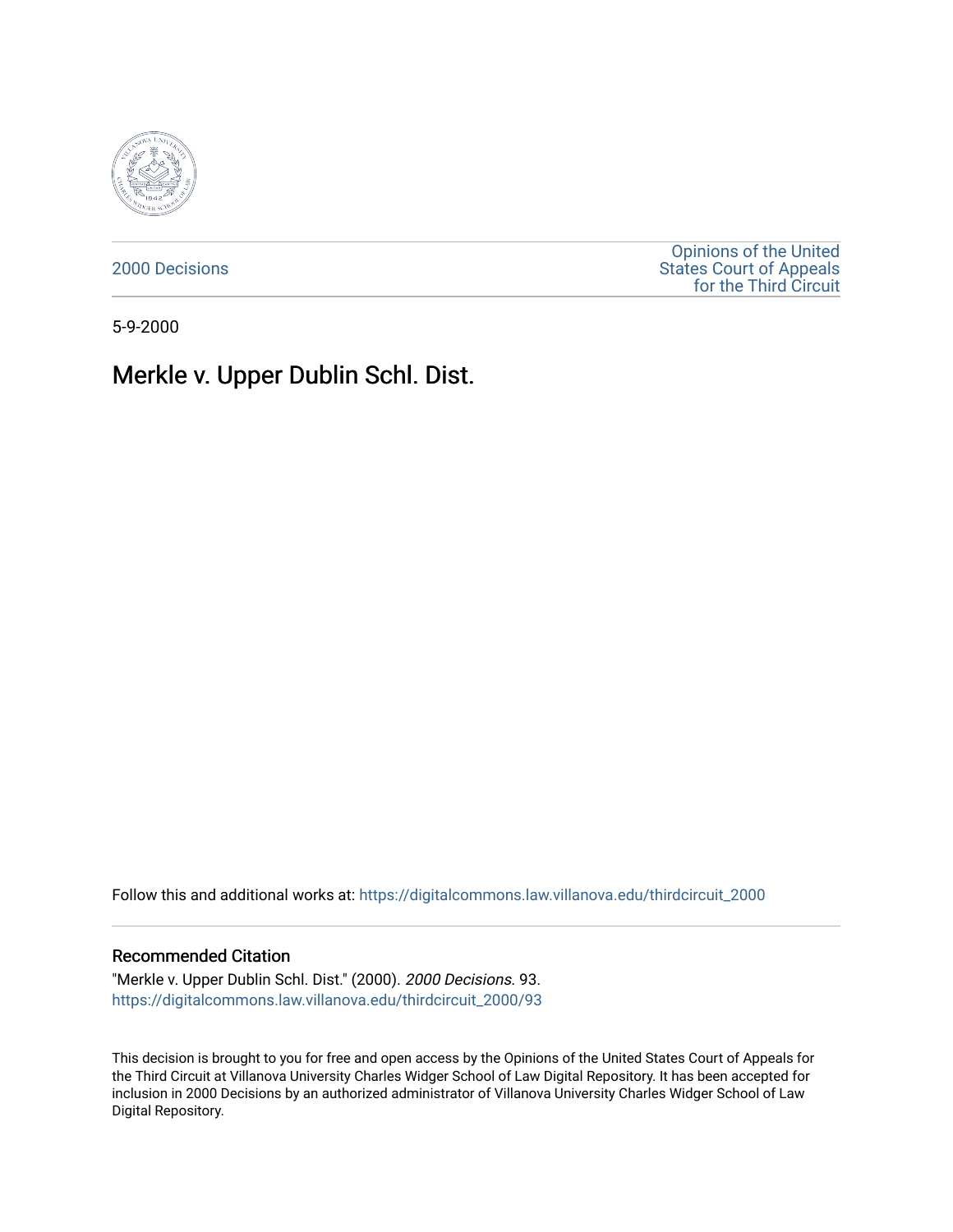```
Filed May 9, 2000 
UNITED STATES COURT OF APPEALS 
FOR THE THIRD CIRCUIT 
No. 99-1613 
LOU ANN MERKLE 
        Appellant 
v. 
UPPER DUBLIN SCHOOL DISTRICT; 
UPPER DUBLIN TOWNSHIP POLICE DEPARTMENT; 
MARGARET THOMAS; CLAIR BROWN, JR., DR.; 
JACK HAHN, DETECTIVE 
Appeal from the United States District Court 
For the Eastern District of Pennsylvania 
D.C. No.: 98-cv-03703 
District Judge: Honorable Robert F. Kelly 
Argued: January 24, 2000 
Before: GREENBERG, ROTH, and ROSENN, 
Circuit Judges. 
(Filed: May 9, 2000) 
        A. Martin Herring (Argued) 
        A. Martin Herring & Associates 
        1845 Walnut Street, Suite 2240 
        Philadelphia, PA 19103 
         Counsel for Appellant
```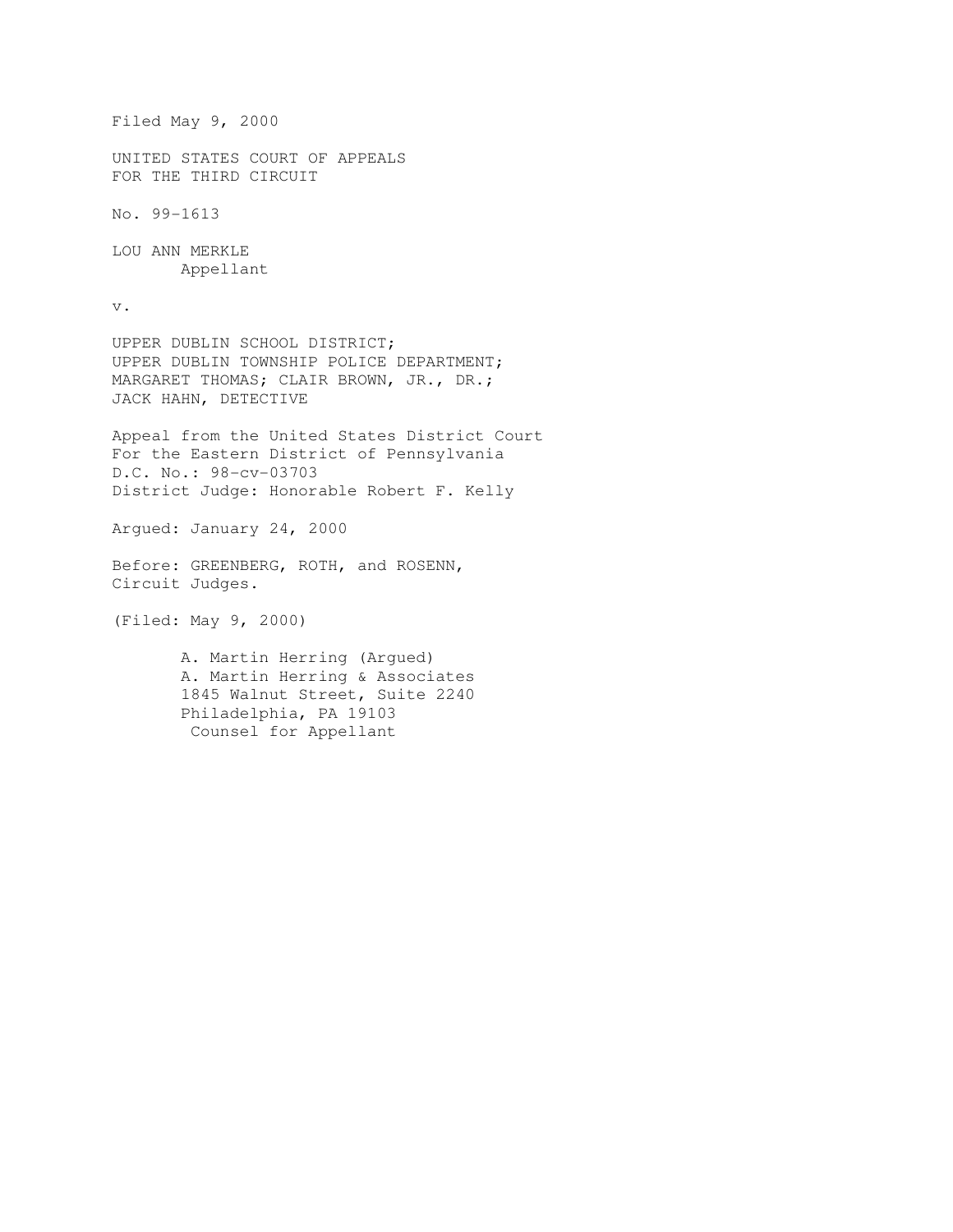Jeffrey H. Quinn (Argued) Duffy & Quinn Independence Square West The Curtis Center, Suite 1150 Philadelphia, PA 19106 Counsel for Appellees Upper Dublin School, Margaret Thomas, and Clair Brown

 L. Rostaing Tharaud (Argued) Marshall, Dennehey, Warner, Coleman & Goggin 1845 Walnut Street Philadelphia, PA 19103 Counsel for Appellees Upper Dublin Twp. Police and Jack Hahn

OPINION OF THE COURT

ROSENN, Circuit Judge.

This appeal presents several interesting questions arising out of an alleged constitutional tort committed by a township school district and its superintendent in the arrest and prosecution of one of their teachers for the unlawful removal of school supplies. The plaintiff, Lou Ann Merkle, formerly a teacher at the Upper Dublin School District ("the District"), filed this action in the U.S. District Court for the Eastern District of Pennsylvania under 42 U.S.C. S 1983. She alleged violations of her rights under the First, Fourth, Sixth, and Fourteenth Amendments, as well as pendent state law claims for defamation, invasion of privacy, false arrest and malicious prosecution. The defendants are the District, District Superintendent Dr. Clair Brown, Jr., and Sandy Run Middle School Principal Margaret Thomas (collectively, "the School Defendants"); and the Upper Dublin Police Department and Upper Dublin Police Detective Jack Hahn (collectively, "the Police Defendants").

The district court granted summary judgment in favor of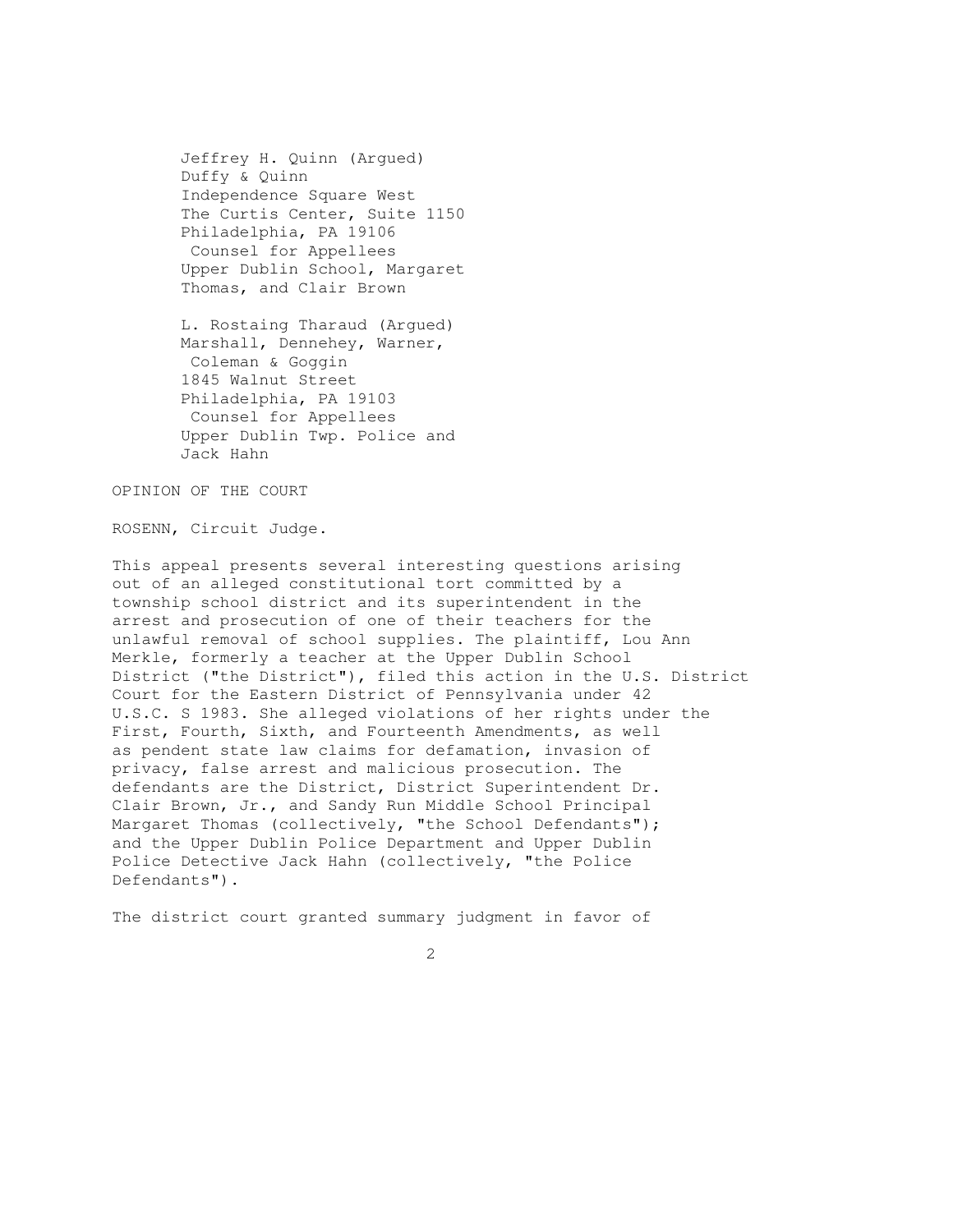all defendants as to Merkle's federal law claims. The court held that Merkle had failed to offer sufficient evidence to establish a genuine issue of material fact as to these claims, and also that Superintendent Brown, Principal Thomas, and Detective Hahn were entitled to qualified immunity. Having entered judgment for all defendants on these federal claims, the district court refused to exercise jurisdiction over Merkle's state law claims, and accordingly dismissed those claims without prejudice. Merkle timely appealed.1 We affirm the judgment of the district court as it relates to the Police Defendants and the principal, Margaret Thomas, but reverse as it applies to the School District and its superintendent, Dr. Clair Brown.

I.

## Background

Merkle taught art at Sandy Run Middle School in the Upper Dublin School District of Pennsylvania. She had been a proponent of raising multicultural awareness in the District, and at times had been outspoken about her views. She was a leader in a local chapter of a group known as Seeking Educational Equity and Diversity, or SEED, which she had helped to bring to the school district with the approval of Superintendent Clair Brown. In addition, at a May 1996 public meeting of the District's Board of School Directors, Merkle spoke in support of a parent's request that The Adventures of Huckleberry Finn be removed from the District's required reading list because of its offensive language with respect to African Americans. Sometime thereafter, Superintendent Brown acceded to this request.

Margaret Thomas took over as principal of Sandy Run prior to the start of the 1996-97 school year. Merkle testified in her deposition in this case that shortly after Thomas assumed the principal post, she mentioned to

1. The district court had jurisdiction over Merkle's federal law claims pursuant to 28 U.S.C. SS 1331 and 1343(a)(3), and over her state law claims pursuant to 28 U.S.C. S 1367(a). This court has appellate jurisdiction pursuant to 28 U.S.C. S 1291.

3

 $\mathcal{L}_\mathcal{L}$  , and the contribution of the contribution of the contribution of the contribution of the contribution of the contribution of the contribution of the contribution of the contribution of the contribution of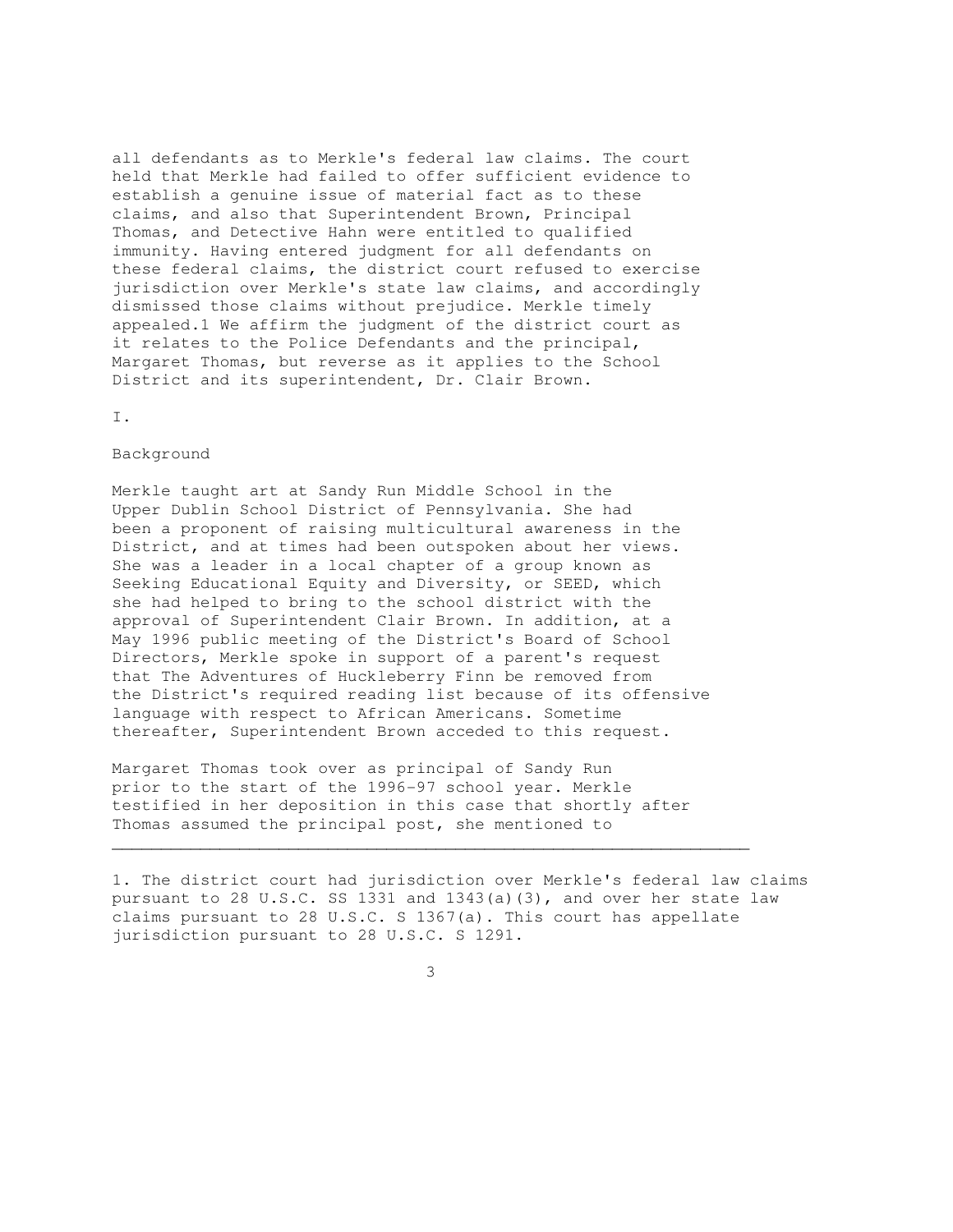Merkle that she had attended the May 1996 board meeting, and that she felt it was a "mistake" for Merkle to publicly challenge a District policy at that meeting.

On August 27, 1997, prior to the start of the 1997-98 school year, Merkle and fellow art teacher Nancy

Markowich were cleaning out the art supplies closet at the Sandy Run Middle School. They apparently decided that some of the items in the supply closet were no longer useful and could be donated to the North Hills Community Center, a local center serving underprivileged children. These items included two cartons containing a total of 144 unopened boxes of Crayola Crayons.2 At this time, Merkle was unaware of any official school procedures for obtaining permission to donate art supplies, and apparently believed that such decisions were within the art teacher's discretion. The next day, Merkle brought these items to her car, which was parked outside the school. Margaret Thomas and Sandy Run Assistant Principal Wanda Anderson saw Merkle loading these boxes of supplies into her car, and Thomas approached Merkle and asked what she was doing. Merkle explained that Mrs. Markowich and she concluded that these materials "weren't useful in the curriculum," and that they intended to donate them to the North Hills Community Center. Thomas asked if Merkle had authorization to donate these materials. Merkle responded that she did not, and asked what Thomas suggested. Thomas replied that she did not know but that she would call the District's business manager to ascertain if there was a procedure for donations of school property. Thomas directed Merkle that in the meantime she should bring the art materials back inside the school. Merkle promptly complied.

When Thomas called the business manager, he informed her that a list of the items sought to be donated must be compiled and submitted to the school board for approval. Thomas also spoke with Superintendent Brown who, after

2. The total cost of the supplies in question is in dispute. The District contends the supplies have a approximate value between \$250 and \$400. Merkle claims, however, that the supplies are worth no more than \$24.

 $\mathcal{L}_\mathcal{L}$  , and the set of the set of the set of the set of the set of the set of the set of the set of the set of the set of the set of the set of the set of the set of the set of the set of the set of the set of th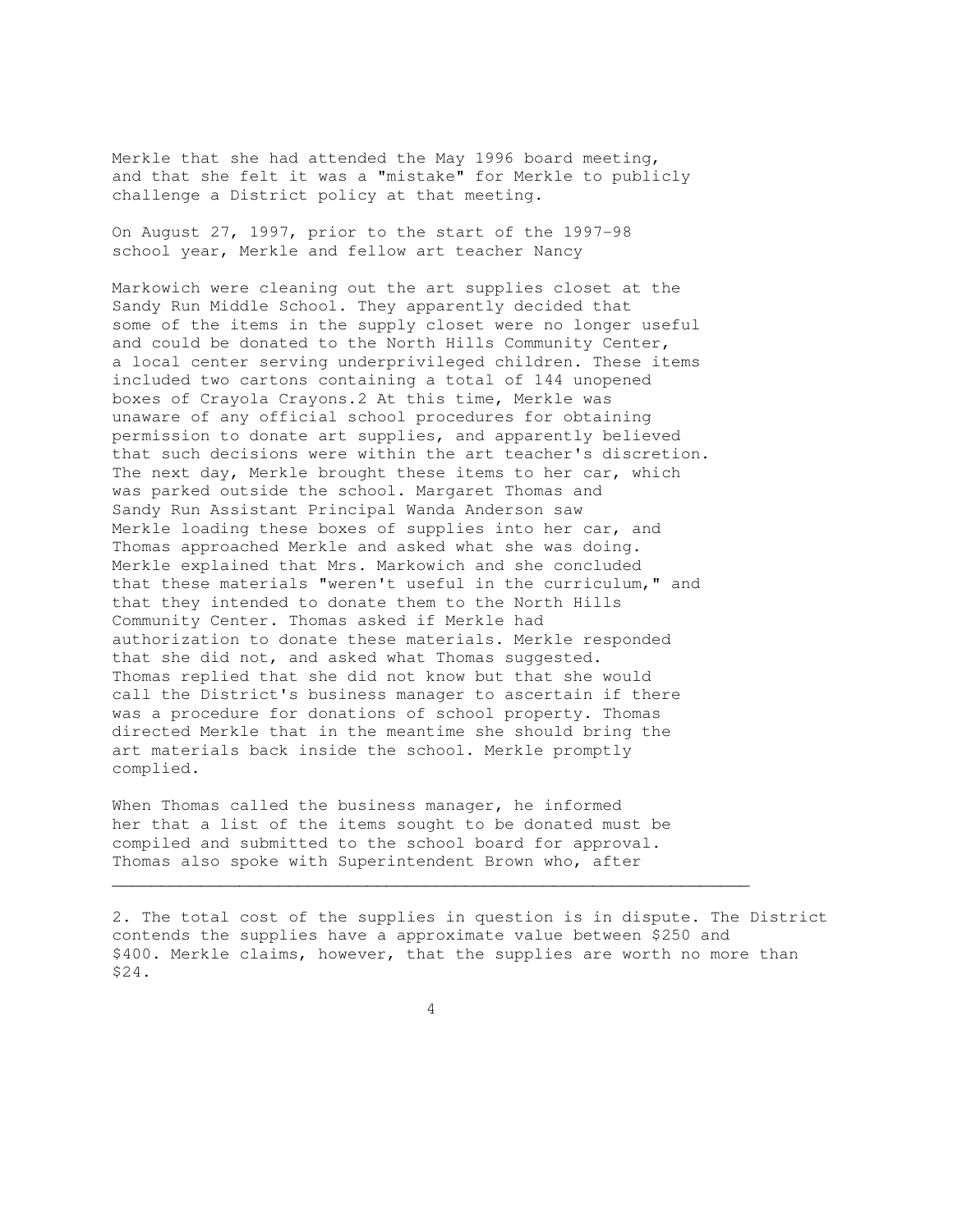consulting the District's attorney, instructed Thomas to call the Upper Dublin Police Department to report the incident. Apparently Brown, however, personally called the Chief of Police to tell him that Thomas would be calling to report a teacher whom she had witnessed taking District property without permission, and who had admitted that she had done this in the past as well. Thomas informed Merkle that Brown had instructed her to call the police, and Thomas carried out Brown's instruction.

The Police Department assigned Detective Hahn to the case. Hahn met with Thomas at Sandy Run Middle School on August 29, the day after the incident. Thomas told Hahn about the incident, and according to Hahn, explained that the District wanted "charges filed" against Merkle. Based solely on the information he learned from Thomas, Hahn swore out an affidavit of probable cause for Merkle's arrest, as well as a criminal complaint against her. In Hahn's affidavit of probable cause, he averred that Thomas informed him that Merkle admitted to "stealing the supplies from the school." Hahn testified in his deposition that Thomas actually used the word "stealing" during their meeting, that this was the basis for his determination that probable cause for arrest did exist, and that he did not take any written statement from her. In Thomas's deposition in this case, however, she testified that she did not tell Hahn that Merkle had confessed to "stealing," but rather that Merkle had acknowledged that she knew the art materials were District property, and that she had not asked for or received permission to take these materials from the school. Nevertheless, Detective Hahn also testified that"taking another's property without permission" meant the same thing to him as "stealing."

That same day, a meeting took place between Merkle, Superintendent Brown, Principal Thomas, and the District's director of personnel. Merkle was represented at this meeting by individuals from her teacher's union. At this meeting, Merkle was informed that she would be suspended from her teaching position without pay pending the outcome of an investigation.

On September 2, Hahn arrested Merkle and charged her with theft by taking pursuant to 18 Pa. Cons. Stat. Ann.

 $\sim$  5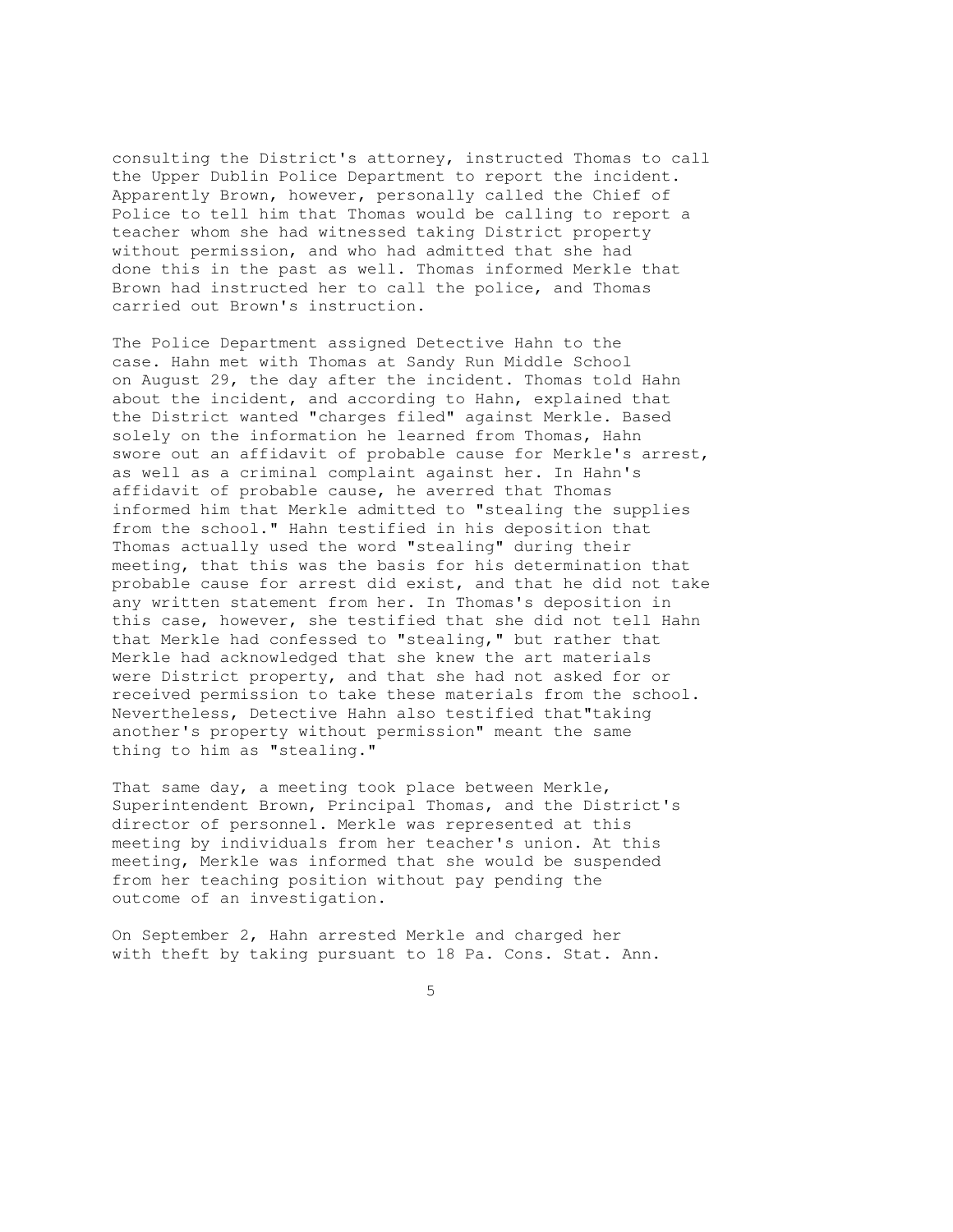S 3921.3 The police criminal complaint also charged her with receipt of stolen property pursuant to 18 Pa. Cons. Stat. Ann. S 3925,4 and criminal attempt pursuant to 18 Pa. Cons. Stat. Ann. S 901.5 After her arrest, the School District suspended Merkle from her position, and Superintendent Brown wrote a letter to the school board recommending that Merkle be dismissed on the ground of "immorality."

District Justice Patricia Zaffarano held a preliminary hearing on October 6, 1997, and bound Merkle over for trial. Thereafter, the incident received considerable attention in the local newspaper. The District issued a public statement explaining that Merkle was observed taking art supplies from Sandy Run, that Detective Hahn had filed a criminal complaint charging Merkle with theft, receiving stolen property, and criminal attempt to commit theft, that a district justice had found that a prima facie case existed on these charges, and that a trial date was going to be set. The District refused to make additional comment on the matter, except to say that the district attorney would contact the newspaper when he deemed appropriate.

Merkle filed a motion for habeas corpus in the Court of Common Pleas for Montgomery County, and on January 16, 1998, her motion was granted and the charges against her dismissed. Merkle pursued administrative remedies regarding her employment status, and after 91 days of suspension and arbitration under the collective bargaining

 $\mathcal{L}_\mathcal{L}$  , and the contribution of the contribution of the contribution of the contribution of the contribution of the contribution of the contribution of the contribution of the contribution of the contribution of

3. This provision states that "[a] person is guilty of theft if he unlawfully takes, or exercises unlawful control over, movable property of another with intent to deprive him thereof." 18 Pa. Cons. Stat. Ann. S 3921(a). 4. This provision states that "[a] person is guilty of theft if he intentionally receives, retains, or disposes of movable property of another knowing that it has been stolen, or believing that it has probably been stolen, unless the property is received, retained, or disposed with intent to restore it to the owner." 18 Pa. Cons. Stat. Ann. S 3925(a).

5. This provision states that "[a] person commits an attempt when, with intent to commit a specific crime, he does any act which constitutes a substantial step toward the commission of that crime." 18 Pa. Cons. Stat. Ann. S 901(a).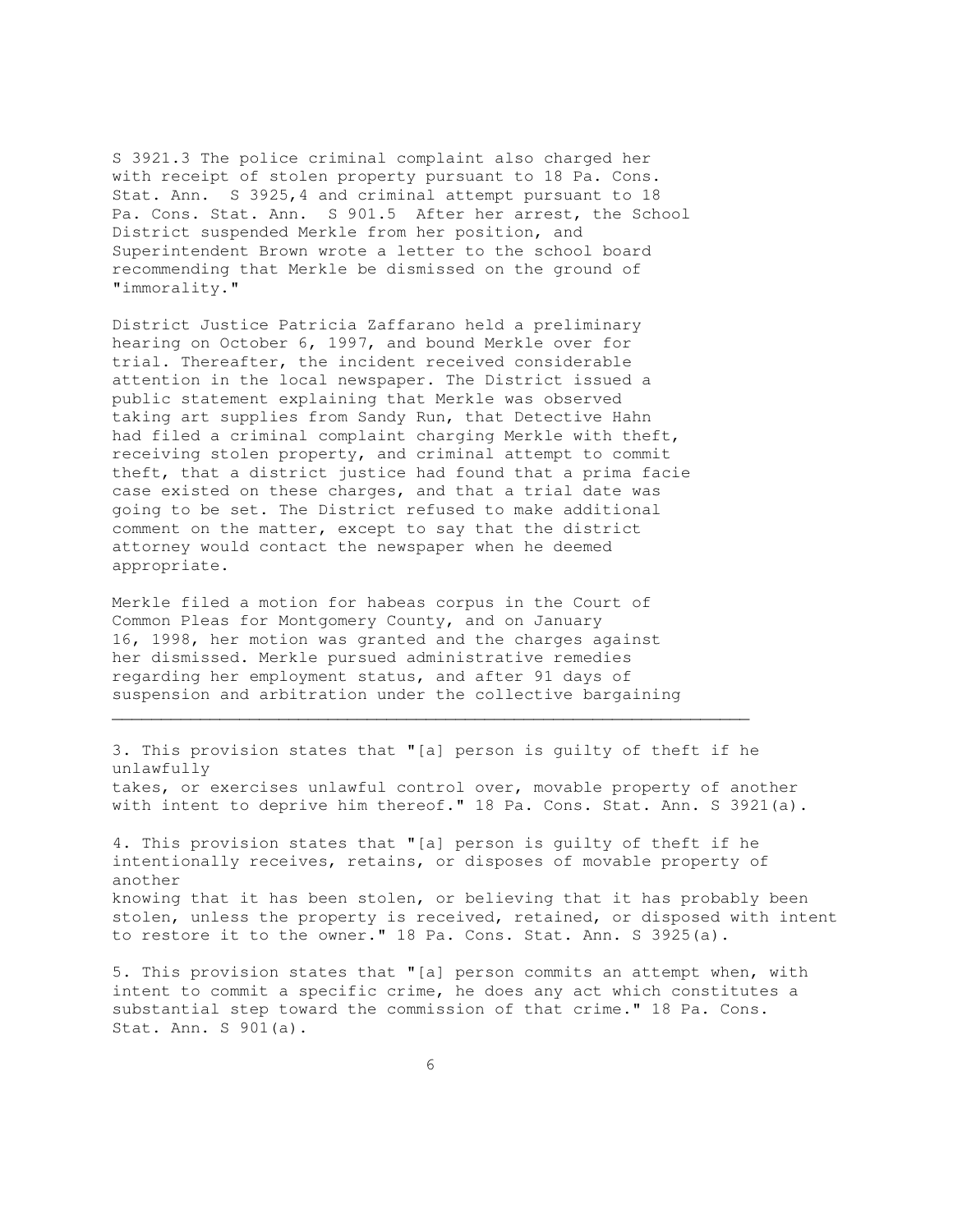agreement, she won reinstatement with back pay. Merkle has since left her position at the District.

Merkle's complaint in the instant action raised numerous federal claims. Against the Police Defendants, she claims violation of her Fourth Amendment rights by arresting her without probable cause, and, with respect to the Police Department, by failing to train its detectives so as to prevent her arrest without probable cause. Against the School Defendants, she claims (1) violation of her First Amendment rights by retaliating against her for her outspokenness on the issue of multicultural awareness, (2) violation of her Sixth Amendment rights by instituting a malicious prosecution against her, and (3) violation of her Fourteenth Amendment rights by defaming her, thereby infringing on her liberty interest in her good name, reputation, honor and integrity.6 She also raises a number of state law claims against all defendants.

II.

Discussion

This court's review of the district court's order granting summary judgment in favor of the defendants is plenary. See Torres v. McLaughlin, 163 F.3d 169, 170 (3d Cir. 1998), cert. denied, 120 S. Ct. 797 (2000). Summary judgment may be granted where there exists no genuine issue as to any material fact, and the moving party is entitled to judgment as a matter of law. Fed. R. Civ. P. 56(c). In addressing a motion for summary judgment, the facts must be viewed in the light most favorable to Merkle, and she is entitled to every reasonable inference that can be drawn from the record. See Hamilton v. Leavy, 117 F.3d 742, 746 (3d Cir. 1997). We first discuss Merkle's claims against the Police Defendants, and then her claim against the School Defendants.

6. Although Merkle's complaint alleges her constitutional claims and a section 1983 claim separately, the district court correctly interpreted all of the constitutional claims as various bases supporting a claim arising under section 1983.

7

 $\mathcal{L}_\mathcal{L}$  , and the set of the set of the set of the set of the set of the set of the set of the set of the set of the set of the set of the set of the set of the set of the set of the set of the set of the set of th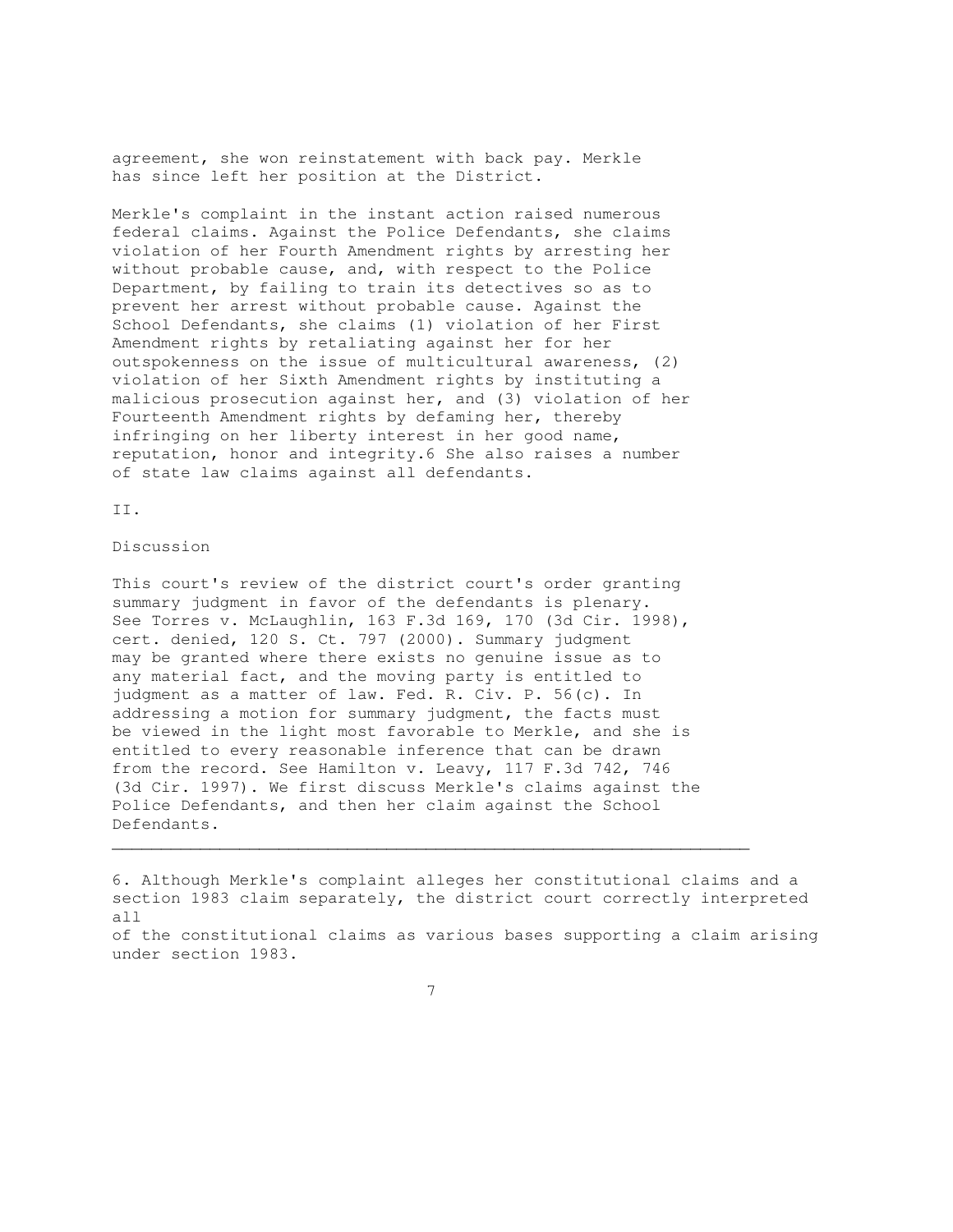The Police Defendants

1.

A.

Detective Hahn

On the appeal to this court, Merkle contends that the district court erred in granting summary judgment in favor of the Police Defendants on her Fourth Amendment claim that Detective Hahn arrested her without probable cause. "Probable cause to arrest exists when the facts and circumstances within the arresting officer's knowledge are sufficient in themselves to warrant a reasonable person to believe that an offense has been or is being committed by the person to be arrested." Orsatti v. New Jersey State Police, 71 F.3d 480, 482 (3d Cir. 1995). Generally, "the question of probable cause in a section 1983 damage suit is one for the jury." Montgomery v. De Simone , 159 F.3d 120, 124 (3d Cir. 1998); see also Sharrar v. Felsing, 128 F.3d 810, 818 (3d Cir. 1997); Deary v. Three Un-Named Police Officers, 746 F.2d 185, 190-92 (3d Cir. 1984). This is particularly true where the probable cause determination rests on credibility conflicts. See Sharrar , 128 F.3d at 818; Deary, 746 F.2d at 192. However, a district court may conclude "that probable cause exists as a matter of law if the evidence, viewed most favorably to Plaintiff, reasonably would not support a contrary factual finding," and may enter summary judgment accordingly. Sherwood v. Mulvihill, 113 F.3d 396, 401 (3d Cir. 1997).

In Sharrar v. Felsing, 128 F.3d, 810, 817-18 (3d Cir. 1992) this court reiterated the well-established rule that probable cause is defined in terms and circumstances sufficient to warrant a prudent man in believing that the suspect had committed or was committing a crime. Id. It is the function of this court to determine whether the objective facts available to Detective Hahn at the time he arrested Merkle were sufficient to justify a reasonable belief that she had committed a theft. See id. at 818; United States v. Glasser, 750 F.2d 1197, 1206 (3d Cir. 1984), cert.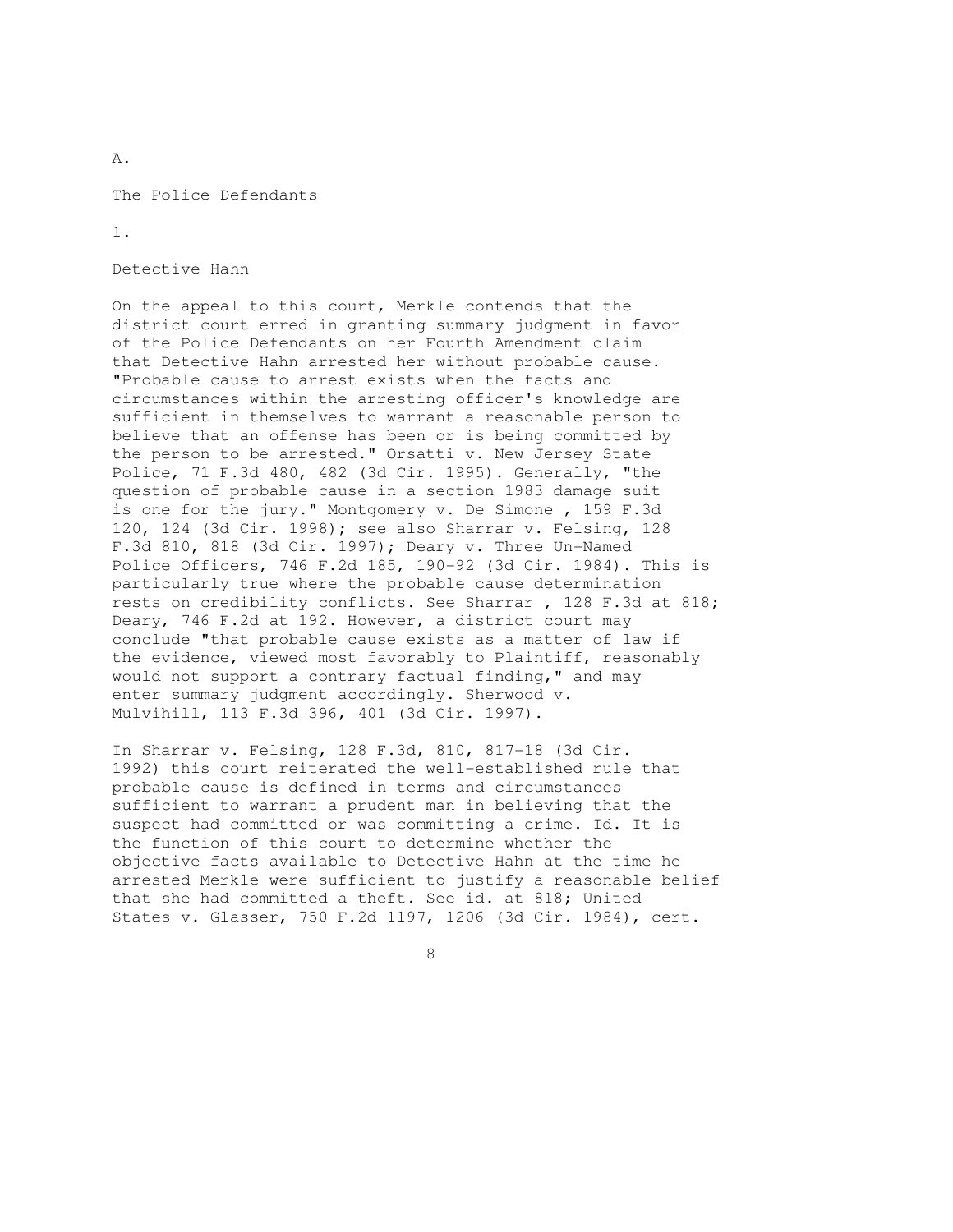denied, 471 U.S. 1018 (1985). In Illinois v. Gates, 462 U.S. 213 (1983), the Court adopted a "totality of the circumstances" approach in assessing the existence of probable cause to issue a search warrant and "identified a `common sense' aspect to the issue of probable cause." (Quoted in Glasser, 750 F.2d at 1201.) Moreover, since this appeal comes to us from an order granting summary judgment in favor of the defendants, the facts must be considered in the light most favorable to Merkle. See Gallo v. City of Philadelphia, 161 F.3d 213, 219 (3d Cir. 1998).

We, therefore, examine the evidence produced by Merkle to determine whether she has raised a genuine issue of material fact as to whether Detective Hahn had probable cause to arrest her. Moreover, the common law presumption raised by a magistrate's prior finding that probable cause exists does not apply to section 1983 actions.

The issue of whether Detective Hahn had probable cause to arrest rests almost entirely on his knowledge of what Merkle stated to Thomas when the latter interrupted the removal of the supplies. Merkle's version of what occurred is corroborated by Thomas. We therefore have a situation where Merkle was in the process of removing art teaching supplies which she and her colleague, Markowich, considered of no use in their curriculum. After having been informed of prior unsuccessful efforts to ascertain whether other teachers in the school had use for the unopened crayons, Merkle decided to turn over the supplies to the North Hills Community Center. In loading the supplies into her car for that purpose, Merkle assumed that as an art teacher, she had the discretion and authority to do this.

When questioned by Thomas, Merkle promptly and candidly informed her that the supplies, in her mind, were useless and that she believed she implicitly had the authority to dispose of them. When Thomas questioned Merkle's authority to do this, Merkle promptly returned the supplies to the school building. Thomas did not regard the removal as a theft.

If "at the moment the arrest was made . . . the facts and circumstances within [the defendant's] knowledge and of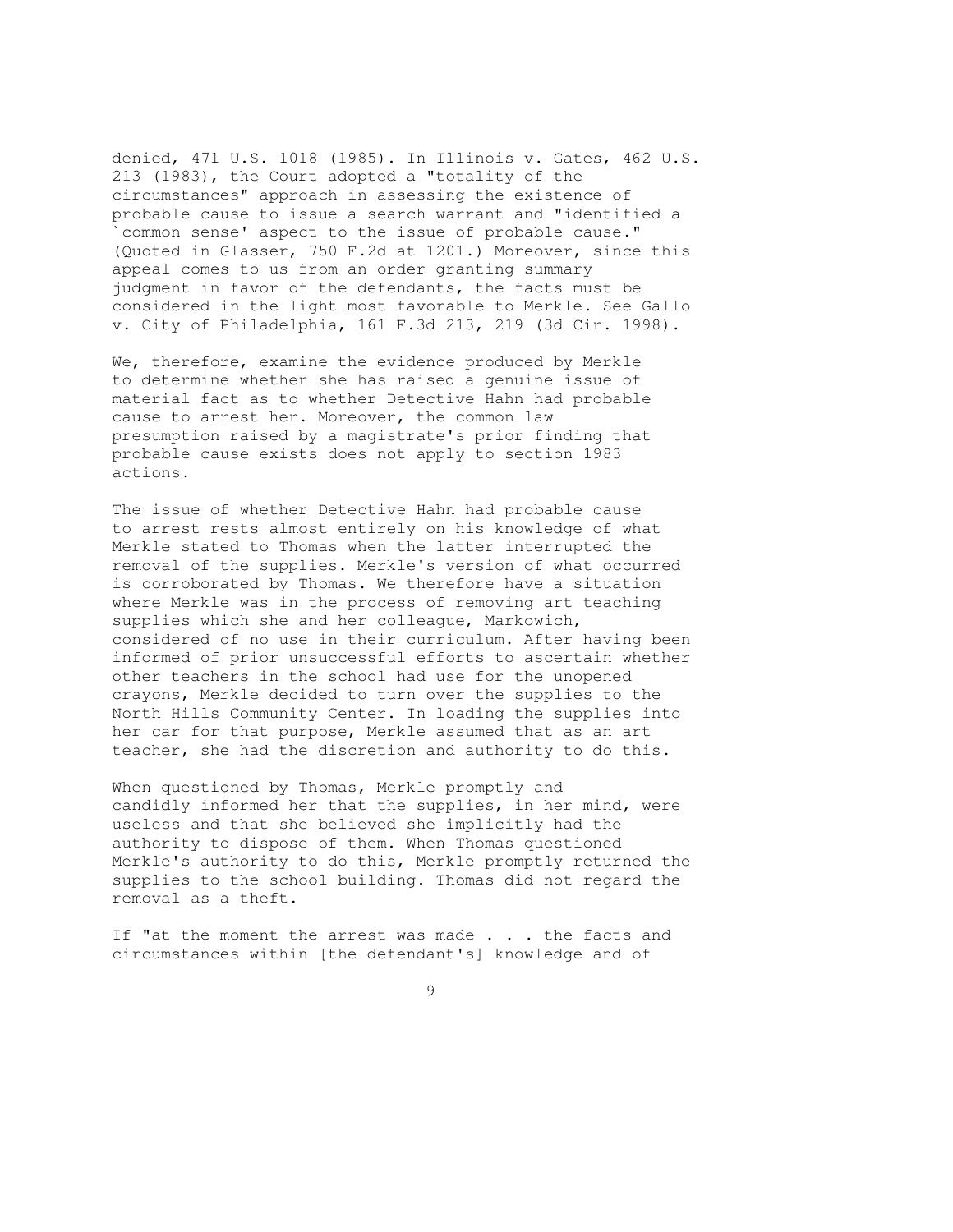which [he] had reasonably trustworthy information were sufficient to warrant a prudent man in believing" that the plaintiff had violated the law, probable cause is present. Hunter v. Bryant, 502 U.S. 224, 228 (1991) (quoting Beck v. Ohio, 379 U.S. 89, 91 (1964)). In challenging Detective Hahn's determination that probable cause to arrest existed, Merkle has the burden of showing, by a preponderance of the evidence, that (1) Hahn knowingly and deliberately, or with a reckless disregard for the truth, made false statements or omissions in his affidavit of probable cause that create a falsehood in applying for an arrest warrant; and (2) such statements or omissions are material to the finding of probable cause. See Franks v. Delaware, 438 U.S. 145, 171-72 (1978); Sherwood, 113 F.3d at 399.

In his affidavit, Hahn stated that Principal Thomas told him that Merkle had admitted to "stealing" the art supplies. In his deposition in this case, Hahn testified that had Merkle not admitted improper conduct to Thomas, he would not have concluded that probable cause existed to arrest. As the district court acknowledged, however, there is conflicting testimony on the record about the accuracy of Hahn's description of Merkle's admission. Although Hahn testified that Thomas told him Merkle confessed to "stealing," Thomas testified that she merely told him that Merkle admitted to taking school property without permission. Detective Hahn's testimony on this point is somewhat confused. He testified that for his purposes, "stealing" meant the same thing to him as taking another's property without permission. However, he also testified that had Thomas not used the word "stealing," he would not have concluded that there existed probable cause to arrest Merkle. The district court found that this factual dispute was immaterial, holding that "when an individual . . . is found loading her car with materials that do not belong to her, and reliable witnesses attest to this, a police officer who gets the report has probable cause to arrest." (Op. at 11). Specifically, the court held that these circumstances were sufficient to support an arrest for the crime of theft by taking, which requires only the taking of property with the intent to deprive the owner thereof. (Op. at 12). 7

7. The district court did not address whether Hahn had probable cause to arrest Merkle for the other crime with which she was charged, receipt

 $\mathcal{L}_\mathcal{L} = \{ \mathcal{L}_\mathcal{L} = \{ \mathcal{L}_\mathcal{L} = \{ \mathcal{L}_\mathcal{L} = \{ \mathcal{L}_\mathcal{L} = \{ \mathcal{L}_\mathcal{L} = \{ \mathcal{L}_\mathcal{L} = \{ \mathcal{L}_\mathcal{L} = \{ \mathcal{L}_\mathcal{L} = \{ \mathcal{L}_\mathcal{L} = \{ \mathcal{L}_\mathcal{L} = \{ \mathcal{L}_\mathcal{L} = \{ \mathcal{L}_\mathcal{L} = \{ \mathcal{L}_\mathcal{L} = \{ \mathcal{L}_\mathcal{$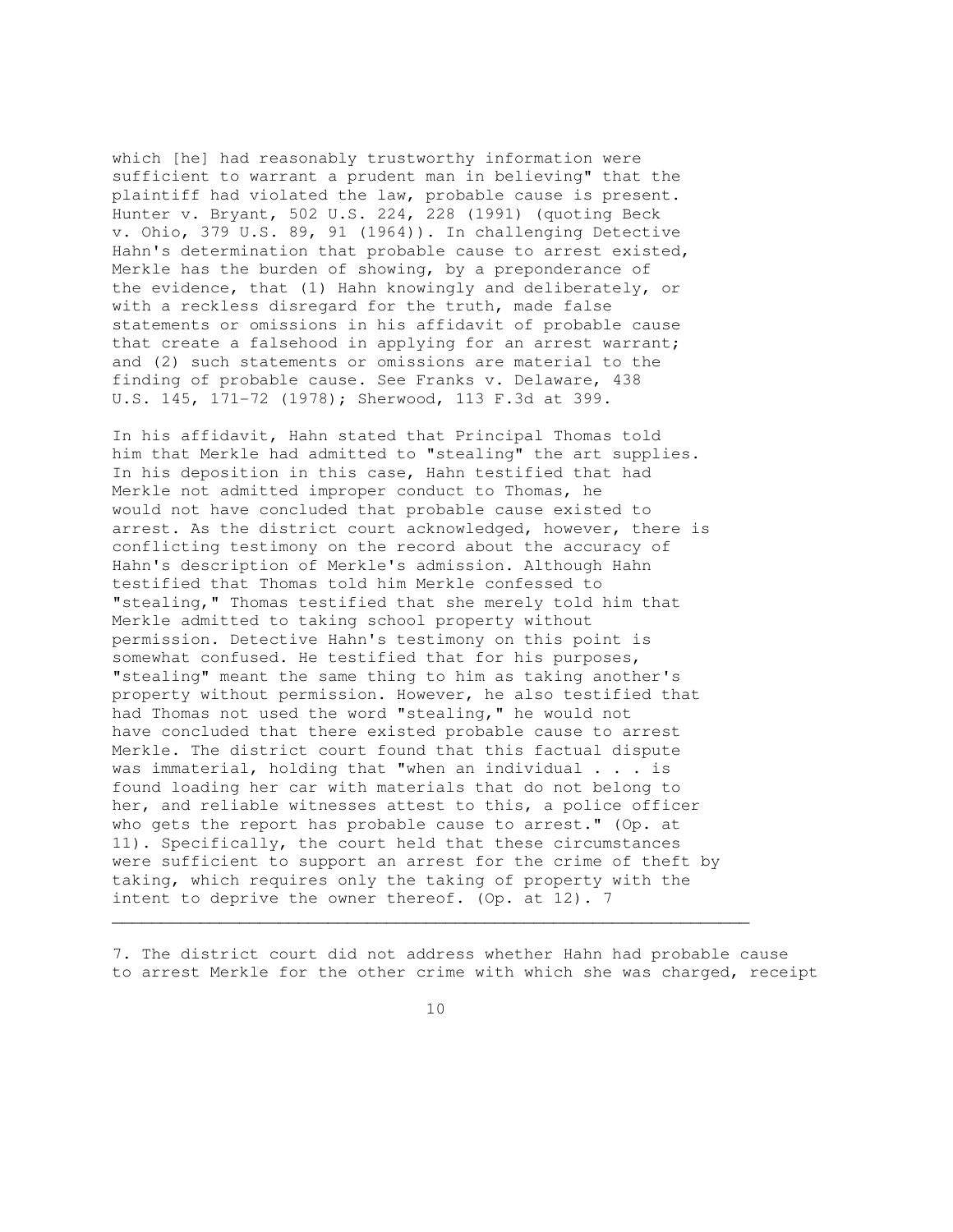Viewing the facts in the light most favorable to Merkle, this court must assume that Thomas told Hahn merely that Merkle admitted that she had no permission to take the property she was found loading into her car. The question therefore becomes whether a reasonable person in Hahn's position could have concluded, based on this knowledge, that Merkle had committed a crime. Merkle argues that the district court's reasoning is flawed because the mere report of a witness that an individual was seen loading her car with materials that did not belong to her does not establish probable cause in all cases. For example, a teacher might be taking home materials belonging to the school to prepare class lessons. This, Merkle, contends, does not evidence an intent to deprive the District of its property. However, Thomas also told Hahn of Merkle's announced intention to give the property to the North Hills Community Center. Thus, Hahn possessed knowledge of a credible report from a credible eyewitness that Merkle did intend to deprive the District of its property. Accordingly, a reasonable jury could not find that Hahn lacked knowledge of sufficient facts to establish probable cause to arrest Merkle for the crime of theft by taking.8

 $\mathcal{L}_\mathcal{L}$  , and the set of the set of the set of the set of the set of the set of the set of the set of the set of the set of the set of the set of the set of the set of the set of the set of the set of the set of th

of stolen property. Arguably, probable cause to arrest Merkle for this crime did not exist. This crime requires that the defendant must have known or believed the property at issue was "stolen." See supra note 3. There was no indication that Merkle viewed the art supplies in this manner. Rather, she appears to have genuinely believed that she had discretion to donate the property. Regardless, if Merkle's arrest on the charge of theft by taking was proper, we will not invalidate it merely because she was also improperly charged with the additional crime. Although a different conclusion may be warranted if the additional charge results in longer detention, higher bail, or some other added disability, there is no evidence in this record that the charge of receipt of stolen property had such effect.

8. Merkle also contends that Hahn lacked probable cause because he failed to interview other witnesses, such as Vice Principal Anderson, art teacher Markowich, or Merkle herself, prior to making the arrest. However, Hahn had every reason to believe a credible report from a school principal who witnessed the alleged crime. This report alone sufficiently established probable cause. Hahn was not required to undertake an exhaustive investigation in order to validate the probable cause that, in his mind, already existed. See Gramenos v. Jewel Cos., Inc., 797 F.2d 432, 439 (7th Cir. 1986), cert. denied, 481 U.S. 1028 (1987); Morrison v. United States, 491 F.2d 344, 346 (8th Cir. 1974).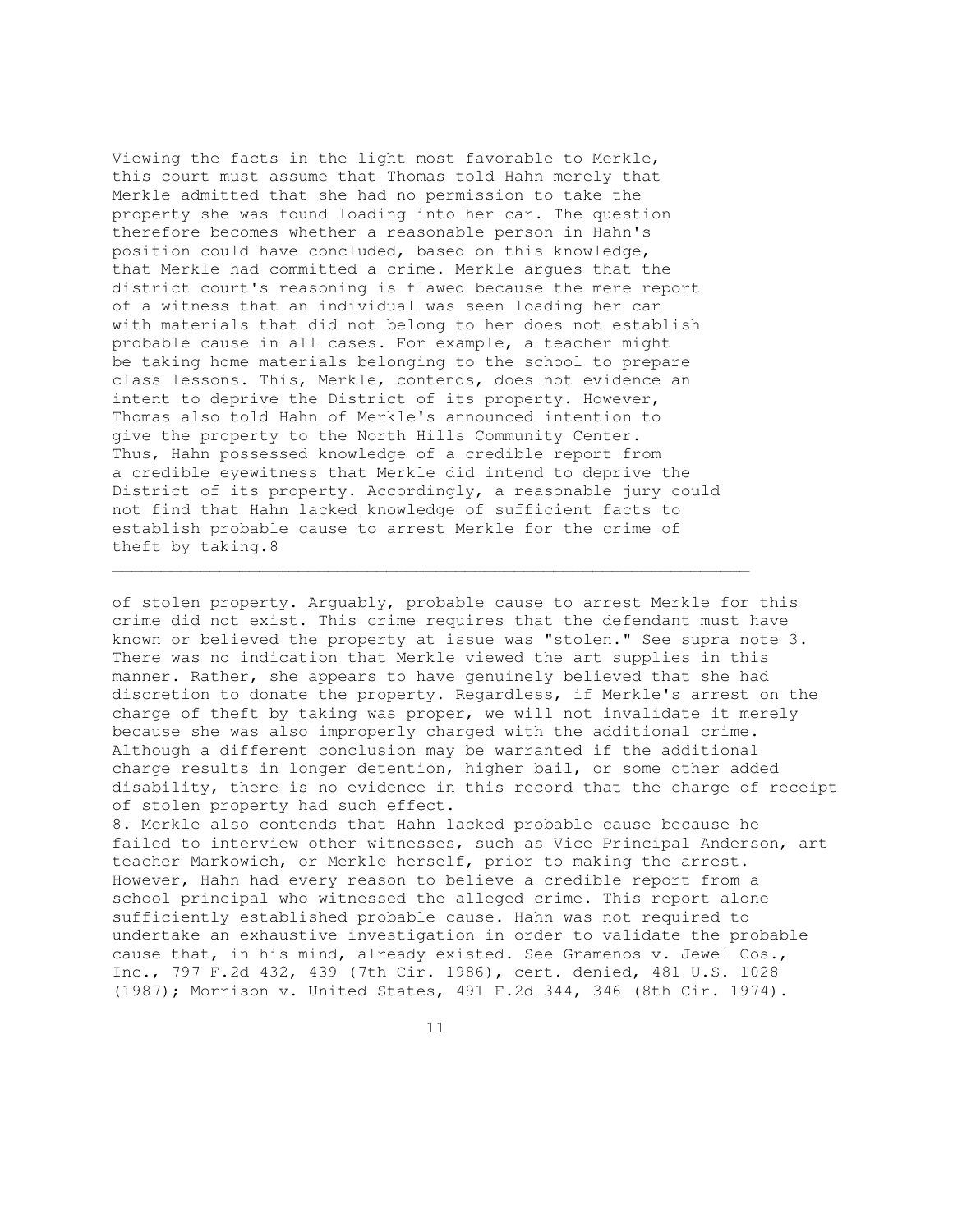The Police Department

In her complaint, Merkle also charged the Upper Dublin Township Police Department with violating her Fourth Amendment rights. Under section 1983, municipal liability arises only when a constitutional deprivation results from official custom or policy. See Monell v. Department of Social Servs. of City of New York, 436 U.S. 658, 690-91 (1978); Montgomery, 159 F.3d at 126-27 (citing City of Canton, Ohio v. Harris, 489 U.S. 378, 388 (1989)). Merkle makes no argument on appeal regarding her claim that the Upper Dublin Police Department violated her Fourth Amendment rights by failing to properly train Detective Hahn. It appears that Merkle has waived this claim, and therefore, this court need not address it. See Warren G. v. Cumberland County Sch. Dist., 190 F.3d 80, 84 (3d Cir. 1999) (issue waived if not raised in party's opening brief).

B.

The School Defendants

Merkle also claims that the School Defendants (1) maliciously prosecuted her in violation of the her Sixth Amendment rights, (2) retaliated against her for her outspoken support of multiculturalism in violation of her First Amendment rights, and (3) caused harm to her reputation in violation of her Fourteenth Amendment rights.

Merkle contends that the School Defendants violated her constitutional rights by initiating and pursuing her prosecution even though Superintendent Brown and Principal Thomas knew that she had committed no crime.9 Although the charges against Merkle were filed and the actual prosecution conducted by Detective Hahn, 10 both

9. Based on Merkle's complaint, her claims against the District appear to be based on the acts of Superintendent Brown as the District's policymaking official. 10. Apparently, in cases of this type, the investigating detective often

represents the Commonwealth at the preliminary hearing. Consequently, Detective Hahn acted as the prosecutor at Merkle's preliminary hearing.

 $\mathcal{L}_\mathcal{L} = \{ \mathcal{L}_\mathcal{L} = \{ \mathcal{L}_\mathcal{L} = \{ \mathcal{L}_\mathcal{L} = \{ \mathcal{L}_\mathcal{L} = \{ \mathcal{L}_\mathcal{L} = \{ \mathcal{L}_\mathcal{L} = \{ \mathcal{L}_\mathcal{L} = \{ \mathcal{L}_\mathcal{L} = \{ \mathcal{L}_\mathcal{L} = \{ \mathcal{L}_\mathcal{L} = \{ \mathcal{L}_\mathcal{L} = \{ \mathcal{L}_\mathcal{L} = \{ \mathcal{L}_\mathcal{L} = \{ \mathcal{L}_\mathcal{$ 

2.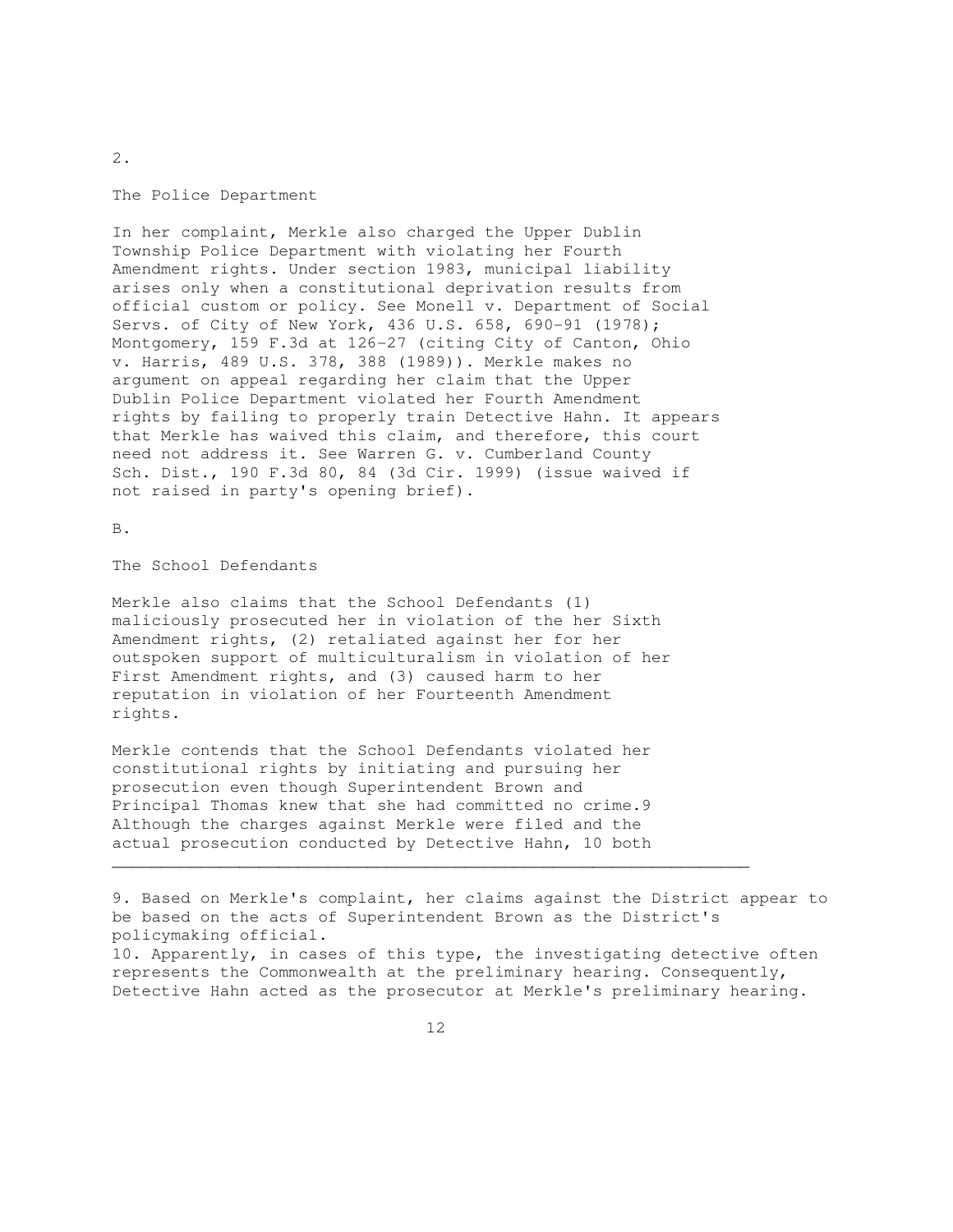Hahn and the Chief of Police testified that the police department would not have pressed charges and pursued the criminal prosecution unless (1) the victim requested it and (2) it believed it had probable cause to do so. The Chief of Police further testified that once charges werefiled, those charges would not be withdrawn unless the victim so requested. It is undisputed that in his initial telephone call to the Chief of Police, Superintendent Brown said he wanted criminal charges filed against Merkle if sufficient evidence existed. In her initial meeting with Detective Hahn, Thomas informed him that Superintendent Brown wanted to press charges against Merkle. Prior to the preliminary hearing, Hahn asked Superintendent Brown if he still wanted to go through with the prosecution, and Dr. Brown replied that he did. Therefore, the School Defendants, not just the Police Defendants, are responsible for Merkle's prosecution.

The district court analyzed Merkle's S 1983 malicious prosecution claim based on the elements of the common law tort of malicious prosecution. In Pennsylvania, a plaintiff alleging common law malicious prosecution must show (1) the defendants initiated a criminal proceeding; (2) the criminal proceeding ended in the plaintiff 's favor; (3) the proceeding was initiated without probable cause; and (4) the defendants acted maliciously or for a purpose other than bringing the plaintiff to justice. See Hilfirty v. Shipman, 91 F.3d 573, 579 (3d Cir. 1996). The court held that Merkle's claim failed on the third element, relying on its holding that Detective Hahn had probable cause to arrest Merkle.

Although the parties do not so contend, the district court's analysis appears not to have been abreast of recent developments in the law. It was at one time the law of this circuit that a plaintiff alleging a section 1983 claim for malicious prosecution would be required only to show the elements of the common law tort. See Lee v. Mihalich, 847 F.2d 66, 69-70 (3d Cir. 1988). However, in the aftermath of the Supreme Court's decision in Albright v. Oliver, 510 U.S. 266 (1994), this court has acknowledged that this is no longer the case. In Albright, the Court held that a claim of malicious prosecution under section 1983 cannot be based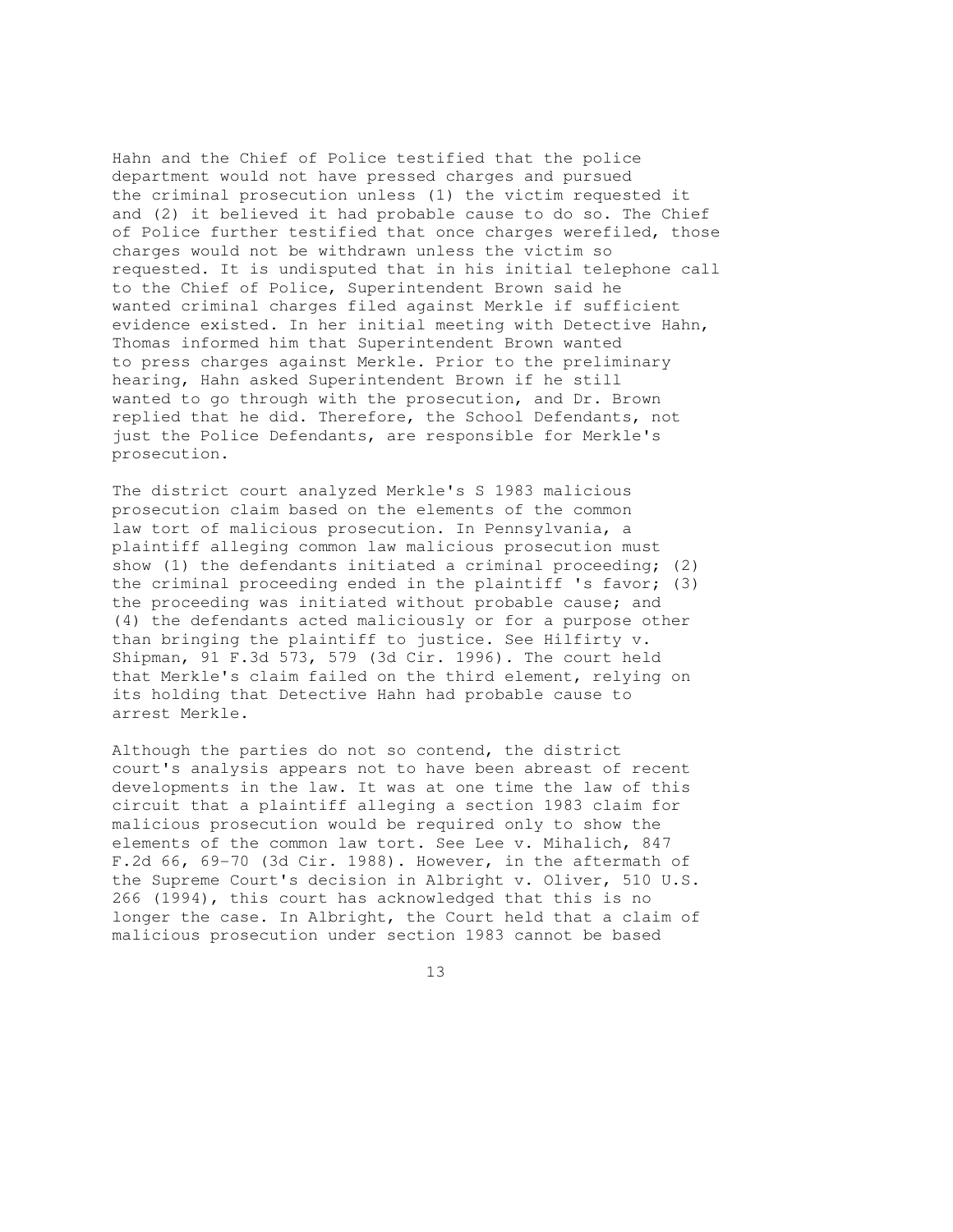on substantive due process considerations, but instead must be based on a provision of the Bill of Rights providing "an explicit textual source of constitutional protection." Id. at 272 (citation and internal quotation marks omitted).

This court has since noted that Albright"casts doubt" on prior circuit precedent adopting common law malicious prosecution as the test in a S1983 action. Gallo v. City of Philadelphia, 161 F.3d 217, 221 (3d Cir. 1998). The court in Gallo analyzed whether a malicious prosecution claim arose from the Fourth Amendment, i.e., whether the prosecution worked a post-indictment "seizure" on the S 1983 plaintiff. The court concluded that the malicious prosecution at issue did work a post-indictment seizure where the plaintiff 's liberty "was constrained in multiple ways for an extended period of time." Id. at 225. Specifically, the plaintiff was subjected to travel restrictions and was compelled to attend a number of court hearings over an eight-and-a-half month period. Id. Accordingly, the Gallo court reversed the district court's grant of summary judgment for the defendants, and remanded for further proceedings.

We have expanded on the altered nature of the post-Albright malicious prosecution landscape in Torres v. McLaughlin, 163 F.3d 169 (3d Cir. 1998). The Torres court read Albright as standing for the proposition that a section 1983 malicious prosecution claim could be based on a constitutional provision other than the Fourth Amendment, including the procedural component of the Due Process Clause, so long as it was not based on substantive due process. Id. at 173.11

Merkle predicates her constitutional malicious prosecution claim on the First and Sixth Amendments. We turn to her Sixth Amendment claim first because it requires only a minimum of discussion. It is difficult to understand

11. This court did not immediately recognize that Albright changed the manner in which S 1983 malicious prosecution claims must be analyzed. For example, in Hilfirty v. Shipman, decided two-and-a-half years after Albright, we continued to adhere to the pre-Albright common law analysis of malicious prosecution claims brought under S 1983. See 91 F.3d at 579.

 $\mathcal{L}_\mathcal{L}$  , and the contribution of the contribution of the contribution of the contribution of the contribution of the contribution of the contribution of the contribution of the contribution of the contribution of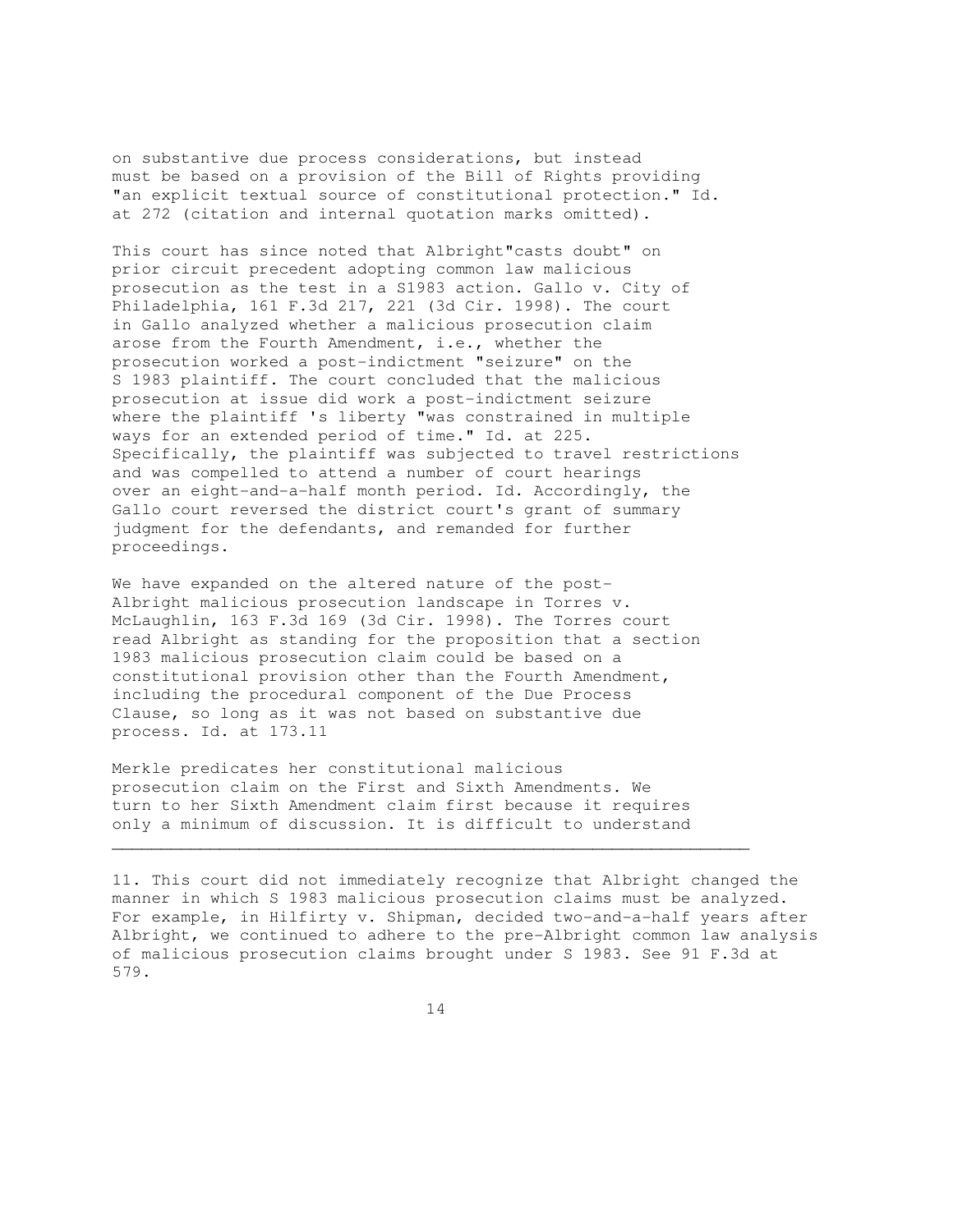how the Sixth Amendment is implicated here. That amendment affords individuals rights to a speedy trial, to an impartial jury, to know the nature and cause of a criminal accusation, to be confronted with the witnesses against them, and to effective assistance of counsel. Merkle makes no effort to relate her claim to the rights afforded by the Sixth Amendment. She does, however, explain that she was deprived of liberty by reason of the prosecution, because she was compelled "to attend court hearings and her job [was] placed in jeopardy as a result of being charged with a crime of moral turpitude." (Appellant's Br. at 25 n.9). The latter argument -- that her job was placed in jeopardy because she was charged with a crime of moral turpitude - seems akin to a substantive due process argument. Indeed, no constitutional provision other than the substantive component of the Due Process Clause even arguably affords the protection Merkle asserts. As noted above, however, the Supreme Court held in Albright that a violation of substantive due process is no basis for a malicious prosecution claim brought pursuant to section 1983.

Merkle's former argument -- that she was compelled to attend court hearings by reason of the false prosecution - seems like a Fourth Amendment seizure argument similar to the argument considered by this court in Gallo. Merkle has failed to assert the Fourth Amendment as the basis for her claim against the School Defendants, however, even though this court gave her the opportunity to do so at oral argument. We therefore do not address this argument.

Merkle next claims that the School Defendants instituted a criminal prosecution against her and suspended her from her teaching position to retaliate for her outspoken statements in support of multicultural awareness. Merkle's retaliation claim is analyzed under a three step, burdenshifting methodology. First, Merkle must demonstrate that her speech was protected. For purposes of this appeal, the parties concede that it was. Second, Merkle must show that her speech was a motivating factor in the alleged retaliatory action. Third, the School Defendants may defeat Merkle's claim by establishing that it would have taken the same adverse action against Merkle even in the absence of her protected speech. See Mt. Healthy City Sch. Dist. Bd. of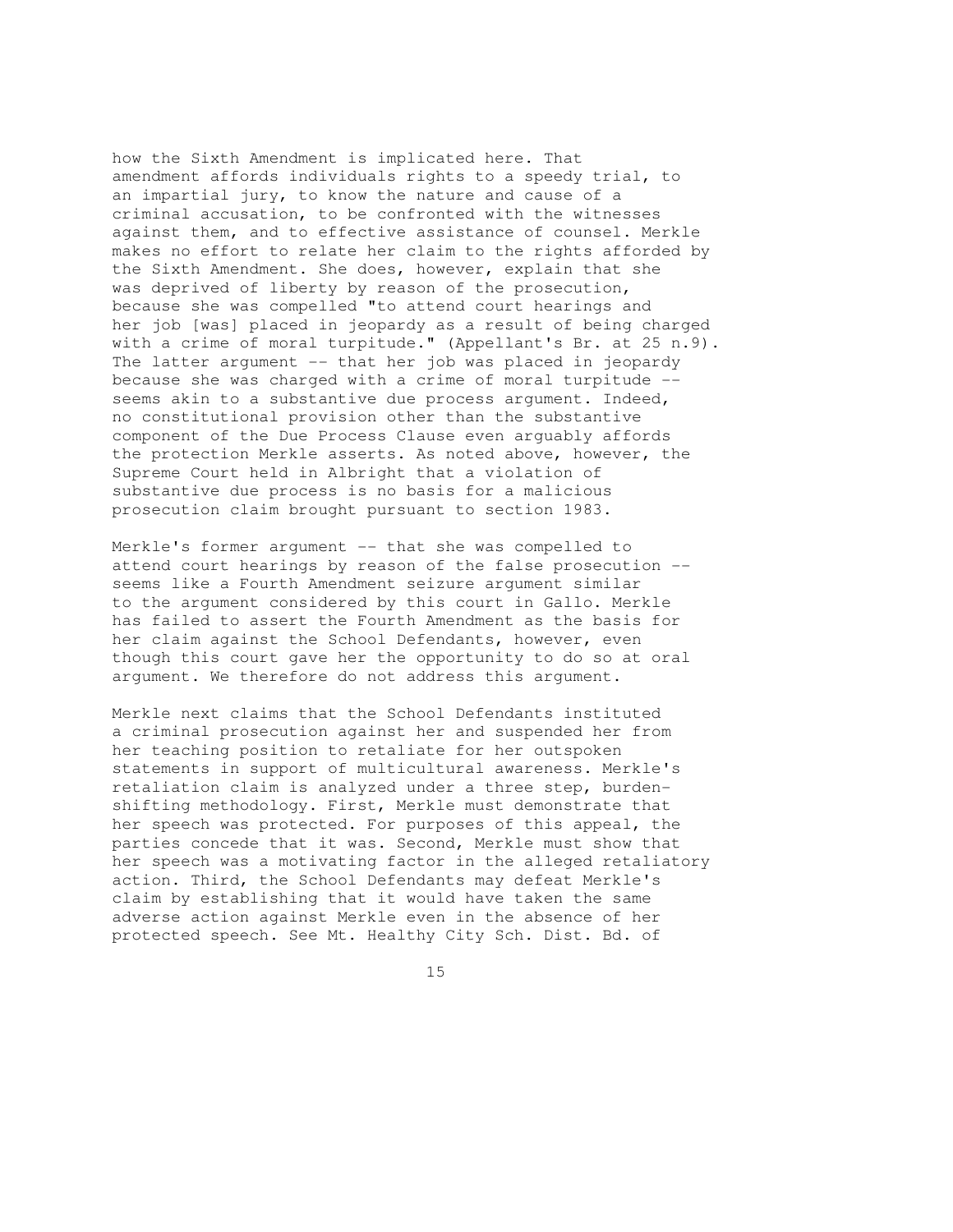Educ. v. Doyle, 429 U.S. 274, 287 (1977); Latessa v. New Jersey Racing Comm'n, 113 F.3d 1313, 1319 (3d Cir. 1997).

The district court granted summary judgment for the School Defendants on the retaliation claim. The court found that the School Defendants would have suspended Merkle from her teaching position, even absent her speech, based on their discovery that she was putting school supplies into her car for which she was arrested. Merkle correctly points out that the district court defined the alleged retaliatory action too narrowly, focusing only on the District's decision to suspend Merkle. Merkle's claim of retaliation is directed at the whole course of conduct by the School Defendants in persisting to press criminal charges against her instead of handling the matter administratively.

That course of conduct grew out of a conversation between Thomas and Merkle when Thomas saw Merkle carrying openly and in daylight a carton of school supplies to her car. It is, however, the conduct which occurred after this that is significant: Superintendent Brown's telephone call to his friend, the Chief of Police, in which, despite Brown's knowledge that Merkle intended to donate the supplies to the North Hills Community Center, Brown expressed his desire for an investigation and prosecution; Brown's persistence despite the Chief 's query"are you sure you want to do this?"; the failure of the District to consider taking administrative action, rather than instituting criminal prosecution, against Merkle for what the police considered to be an internal school district matter, particularly in view of the lack of a school district policy on the disposal of surplus supplies; Brown's affirmation to Hahn before the preliminary hearing that Brown still wanted to prosecute Merkle; and Brown's recommendation to the school board that Merkle be dismissed on the ground of "immorality."

Additional conduct which we find significant is the statement Brown made to the press, after consulting with the District's solicitor, apparently in response to the events at a school board meeting at which approximately two hundred community residents protested Merkle's suspension and prosecution. The press release denied that the crayons could not be used by the District. It explained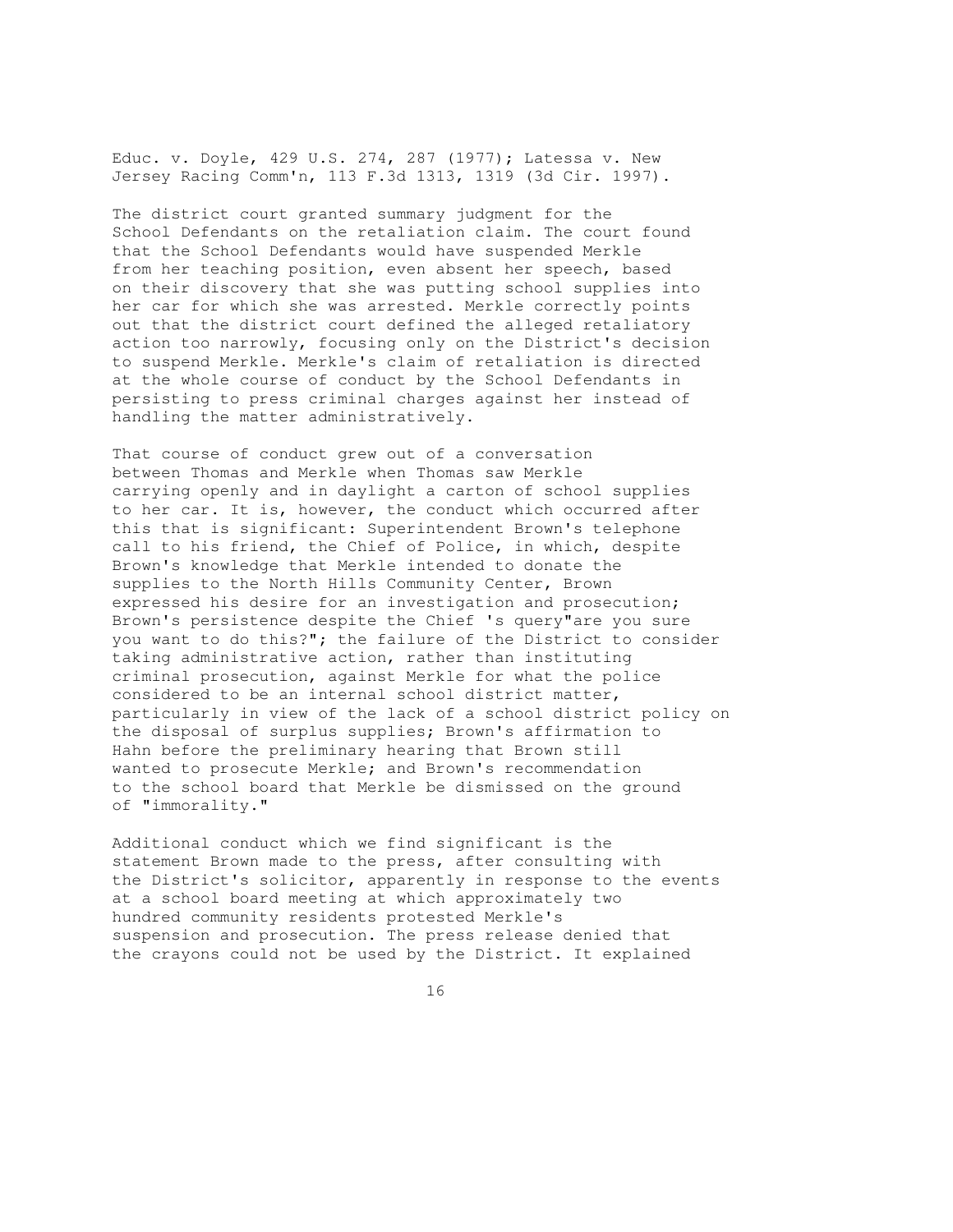that the school administration could not comment at the meeting on the action it had taken because, the District Justice having found a prima facie case on charges of theft, receipt of stolen property and criminal attempt at theft, "it is fundamental and basic to fairness and legal ethics that no comment by the parties be made in a criminal proceeding until the matter is adjudicated." The statement, however, gave no information on Merkle's version of the incident.

Brown claims to have acted out of concern that this incident was part of a pattern of unauthorized disposition of District property to the North Hills Community Center and elsewhere. Indeed, Thomas did report to Brown that the two cartons of crayons she found Merkle loading into her car were unopened.12 Under these circumstances, however, whether Brown acted out of a concern that valuable supplies were being stolen or whether he criminally prosecuted Merkle and terminated her contract with the District in retaliation for her activities in promoting multicultural awareness is a disputed question of fact for a jury and not a question of law for the trial court.

Merkle charges that the District embarked on its course of malicious prosecution because of her activities with SEED, which were protected, inter alia, by the First Amendment. Merkle played a leadership role in SEED and was a member of its academic and cultural sensitivity task force. SEED provided books and films to teachers to train them on diversity issues before problems arose in the classroom. It was through SEED that the protest was made to the school board of having "Huckleberry Finn" as required reading. After Merkle stated at a school board meeting that "Huckleberry Finn" should be"pulled,"

12. Merkle was under the impression that the crayons were the result of "a gross over-order" about eight years before. She testified that over a course of years, Nancy Markowich put announcements in the daily bulletin that goes out to all teachers in the Sandy Run School offering the crayons, but no one requested them. In addition to the crayons, there was some dry powder paint, a jar or two of old tempera paint, and some dry glue. The cart with usable general supplies was rolled into the general supply closet for retention.

17

 $\mathcal{L}_\mathcal{L} = \{ \mathcal{L}_\mathcal{L} = \{ \mathcal{L}_\mathcal{L} = \{ \mathcal{L}_\mathcal{L} = \{ \mathcal{L}_\mathcal{L} = \{ \mathcal{L}_\mathcal{L} = \{ \mathcal{L}_\mathcal{L} = \{ \mathcal{L}_\mathcal{L} = \{ \mathcal{L}_\mathcal{L} = \{ \mathcal{L}_\mathcal{L} = \{ \mathcal{L}_\mathcal{L} = \{ \mathcal{L}_\mathcal{L} = \{ \mathcal{L}_\mathcal{L} = \{ \mathcal{L}_\mathcal{L} = \{ \mathcal{L}_\mathcal{$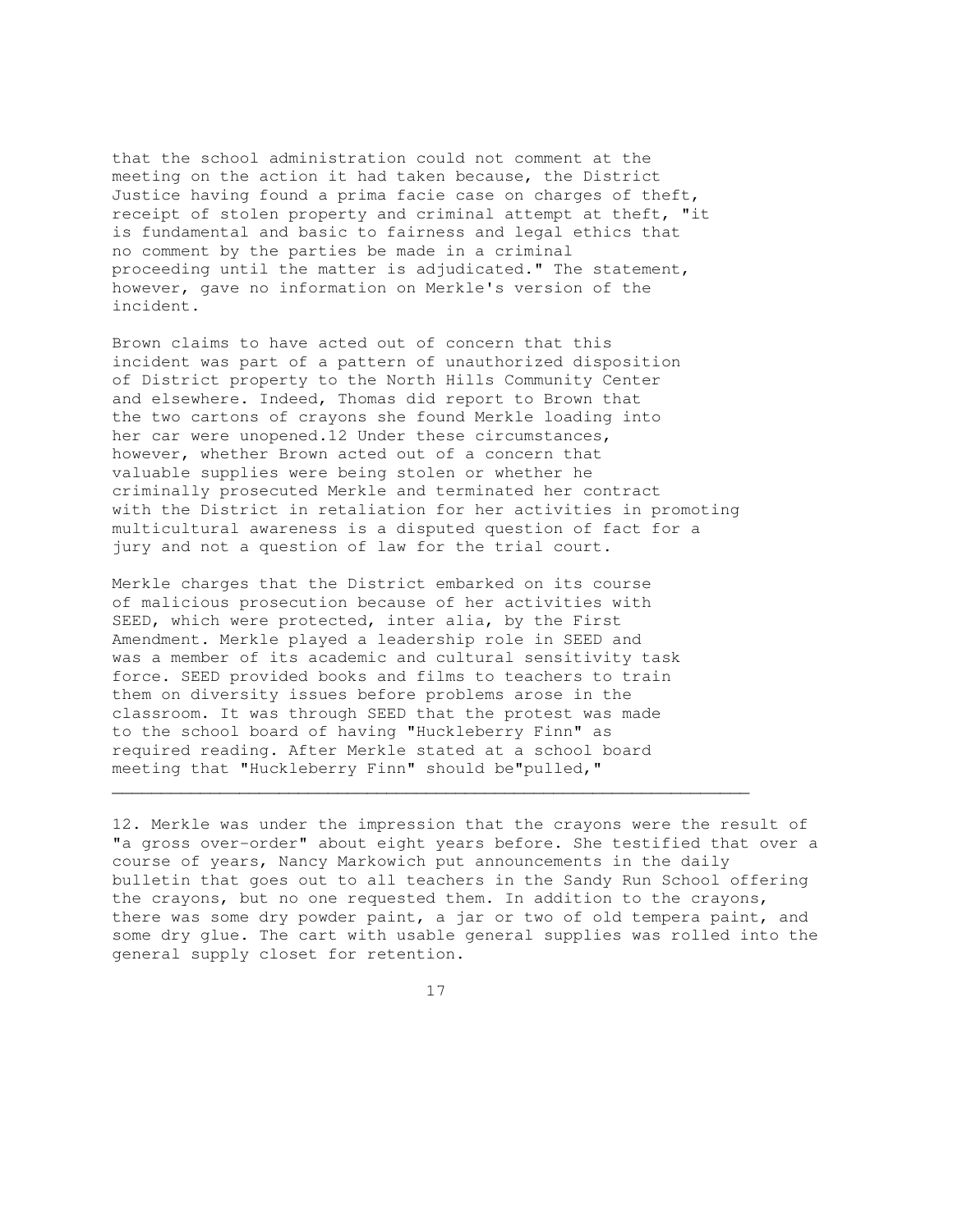Thomas told Merkle that "when your school had a policy, as a teacher it's a mistake to speak out against it publicly."

Our review of this entire course of events convinces us that Merkle has not produced evidence that Thomas's actions, including her report to the superintendent of the removal of supplies, amounted to retaliatory action against Merkle. For that reason, we will affirm the district court's order granting summary judgment for Margaret Thomas. We differ with the district court, however, with respect to Merkle's claims against the Upper Dublin School District and its superintendent, Dr. Clair Brown. We believe that whether these defendants' actions against Merkle were retaliatory is, for purposes of summary judgment, influenced by the strength of Merkle's claim against them for common law malicious prosecution.

We begin our analysis as to the District and Brown with the threshold question of whether the presence of probable cause for Detective Hahn to make the arrest also imputes probable cause in behalf of the School Defendants to the criminal prosecution. The action of the School District in initiating the criminal proceedings and pressing unfounded criminal charges against Merkle can render the District liable for its major role in a malicious prosecution. Although the police may have acted on the reasonable belief that they had probable cause to arrest Merkle, whether the School Defendants had probable cause to pursue Merkle's prosecution is an independent inquiry, the outcome of which is not dictated by our holding that Hahn had probable cause to arrest Merkle. Hahn acted only on what Principal Thomas told him. As instigators of the arrest, however, it is possible that the District and Brown were in possession of additional information, not provided to Detective Hahn, that would negate any probable cause they may otherwise have had to prosecute Merkle. Thus, in analyzing the common law claim of malicious prosecution, we must consider the facts known to the District and its superintendent to determine whether they had probable cause to prosecute. See Simmons v. Poltrone, No. Civ. A. 96- 8659, 1997 WL 805093, at \*8 n.6 (E.D. Pa. Dec. 17, 1997); Doby v. Decrescenzo, No. Civ. A. 94-3991, 1996 WL 510095, at \*13 (E.D. Pa. Sept. 9, 1996); Hess v. County of Lancaster, 514 A.2d 681, 683-84 (Pa. Commw. Ct. 1986).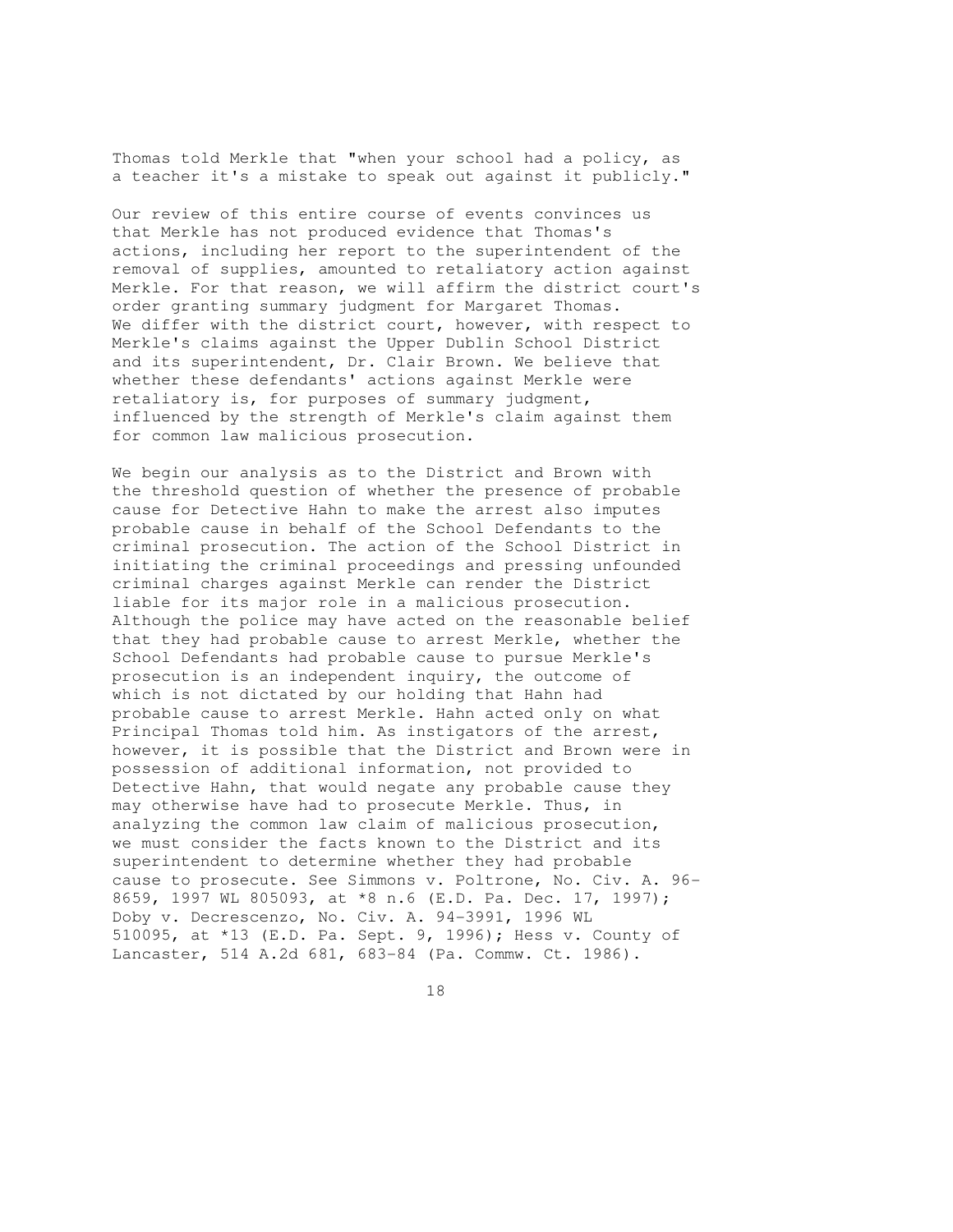On the basis of the facts as outlined above, see supra at 17, we conclude that a jury could find that Brown, and through him the School District, acted maliciously in pressing unfounded criminal charges against Merkle and could reasonably infer that Merkle's protected speech was a motivating factor in this course of action. Where a reasonable inference can be drawn that an employee's speech was at least one factor considered by an employer in deciding whether to take action against the employee, the question of whether the speech was a motivating factor in that determination is best left to the jury. See Watters v. City of Philadelphia, 55 F.3d 886, 891 n.3 (3d Cir. 1995); Johnson v. Lincoln Univ. of Commonwealth System of Higher Educ., 776 F.2d 443, 454 (3d Cir. 1985); Clemens v. Dougherty County, Georgia, 684 F.2d 1365, 1368-71 (11th Cir. 1982).

We believe the evidence of Merkle's successful challenge to the School District's inclusion of "Huckleberry Finn" in the school's curriculum at an open meeting and her outspokenness about the need for greater cultural sensitivity in the District is sufficient on the facts presented to raise such questions of fact. When this arguably disfavored protected speech is coupled with (1) Brown's determination to pursue a criminal prosecution even though the objective evidence and police comments indicated that the matter should be pursued administratively, and (2) his deliberate recommendation that Merkle be permanently discharged for "immorality" as opposed to simply pursuing administrative alternatives such as "verbal counseling at the time of the incident or at most a written warning" (which the arbitrator later found would have been an appropriate, proportional response), room for the inference of discriminatory animus expands considerably.

An arrest is a serious matter, especially an arrest of a public school teacher whose professional career instantaneously is put in jeopardy by stigmatic public charges. The arrest humiliates the teacher before her pupils, her teaching colleagues and the public. To arrest a teacher on the "scanty grounds" adduced here, Albright v. Oliver, 975 F.2d 343, 345 (7th Cir. 1992), especially when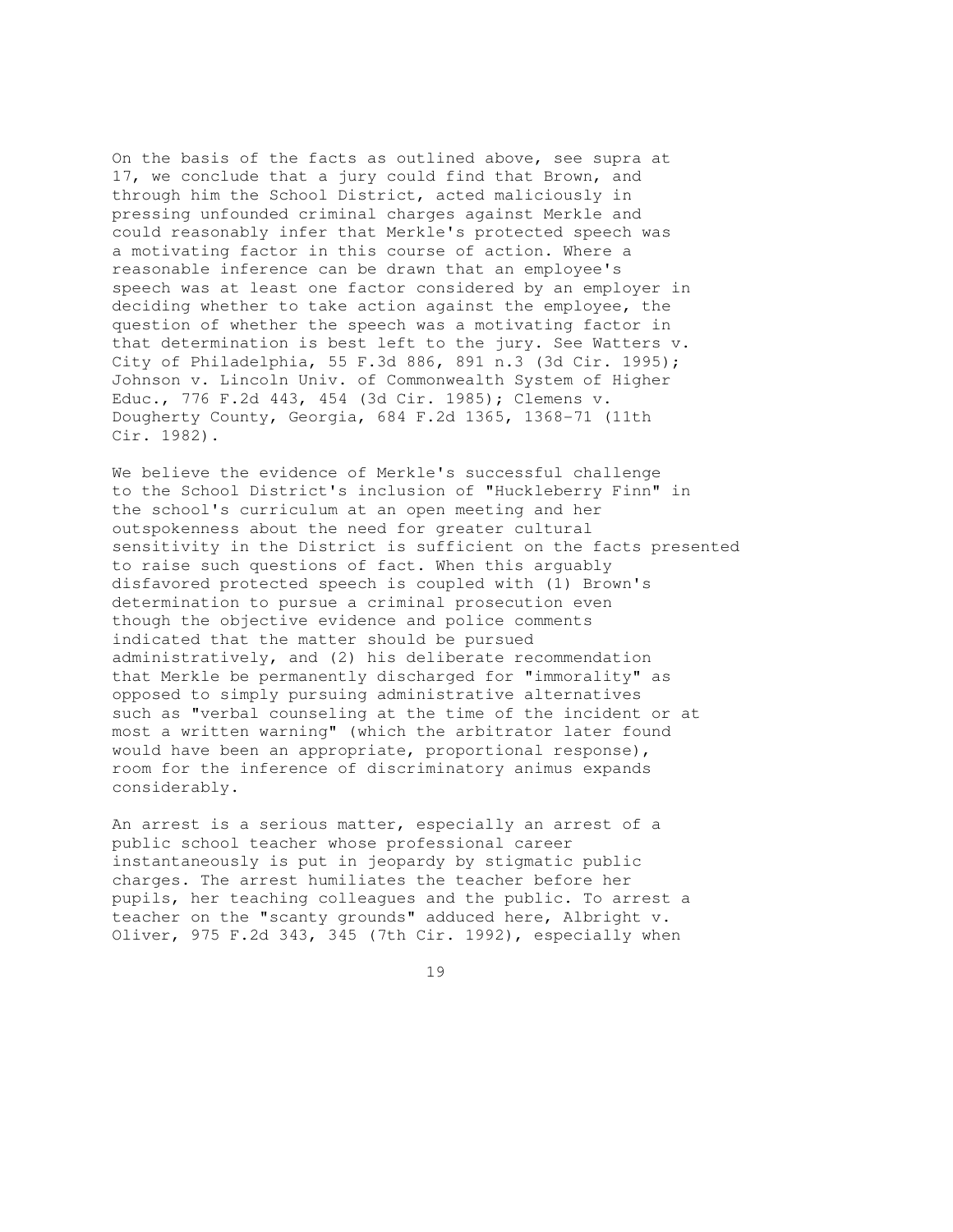there were other less oppressive options, is shocking. The supplies, even under the District's estimate of their value, were not of sufficient moment to warrant such drastic and irreparable action. If, in their disposition, Merkle exceeded her discretionary authority or even violated her presumptive authority,13 there were reasonable alternatives by which the District could exercise control and discipline and give each teacher appropriate notice of school policy for disposing of useless or surplus supplies. Under these circumstances, and especially in the face of doubts on the part of the police officers, a jury could reasonably find that the Superintendent's decision to arrest and his deliberate decision to recommend to the School Board that Merkle's contract be terminated on the basis of "immorality" was motivated by a desire to retaliate against her for her protected activities and not by an interest in protecting the unauthorized removal of supplies. A jury could reasonably find that the underlying motivation for the discharge lay embedded in Merkle's temerity to advocate her multicultural program to the School District. In any event, these were questions of fact for jury determination, not questions of law for the court.

13. Dr. Brown acknowledged that the faculty handbook does not set forth any policy concerning the disposal of useless or surplus supplies. He testified on deposition that not every single supply item given to a teacher requires Board approval, that some "are thrown out or discarded."

 $\mathcal{L}_\mathcal{L}$  , and the set of the set of the set of the set of the set of the set of the set of the set of the set of the set of the set of the set of the set of the set of the set of the set of the set of the set of th

He further testified:

 Q: So your position is that when an item becomes unusable it should be kept, and then you need board approval for that?

 A: I didn't say that. I said when an item becomes disposable or in the condition to be disposed of, there's an orderly process to be disposed of.

Q: And some of that is within the teacher's discretion; correct?

 A: It's in the teacher's discretion to recommend the disposal of materials, certainly.

Q: And even to dispose of them, isn't it?

A: I guess that's a judgment that a teacher can make, sure.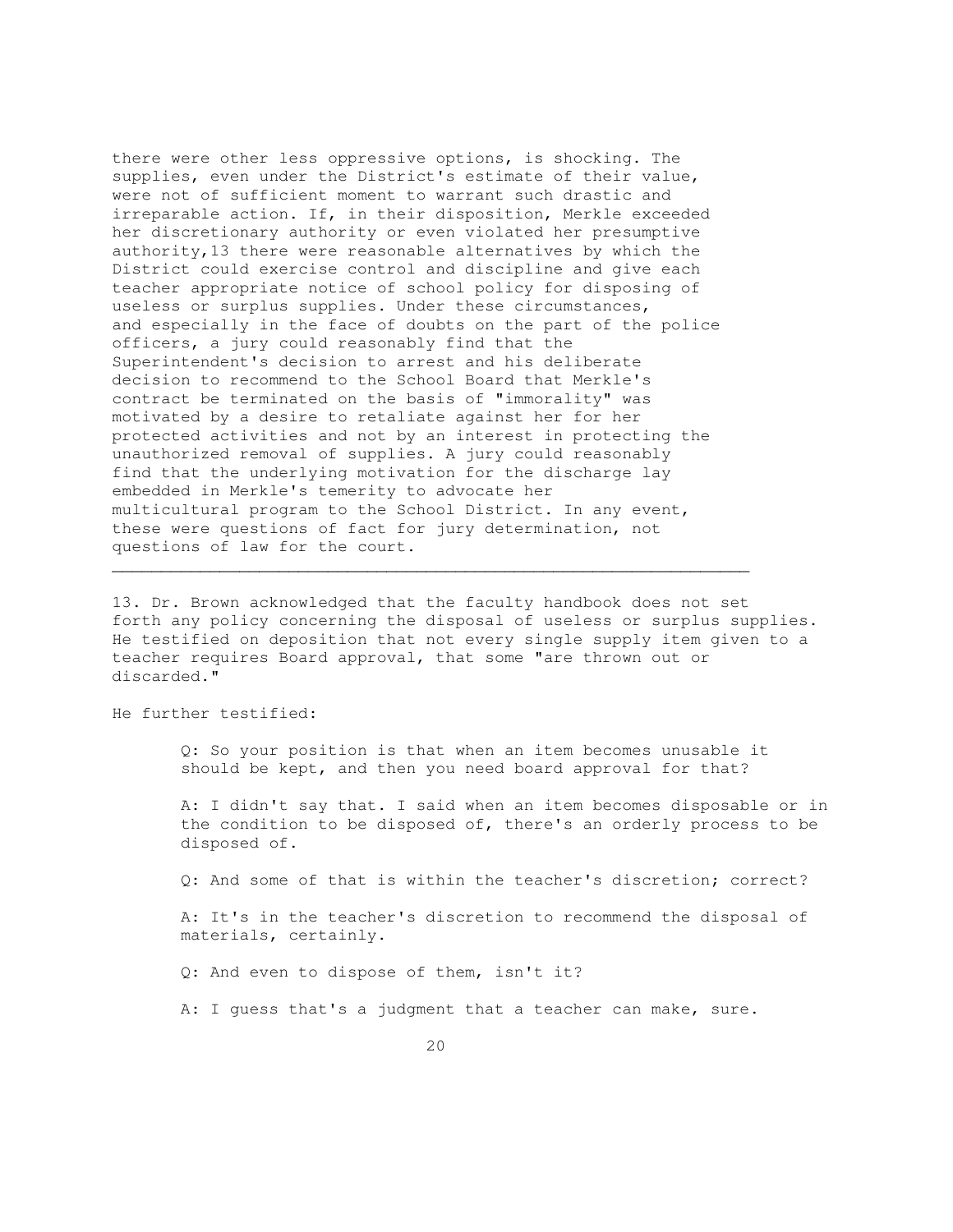The dissent rests entirely on the conclusion that Merkle actually committed the crime of theft when "she unlawfully took or exercised control over [the property] with the admitted intent to deprive the School District of it." Concurrence and Dissent at 26 and 32. This conclusion, it believes, is commanded by language in Gottesfeld v. Mechanics & Traders Insurance Co., 173 A.2d 763, 766 (Pa. Super. Ct. 1961). Significantly, the Gottesfeld case relied upon the Pennsylvania Supreme Court's decision in Thomas v. Kessler, 5 A.2d 187 (Pa. 1939). In Thomas, the plaintiff, a beneficiary of a trust which owned shares of a newspaper, went to the newspaper's offices and took some stationary, believing she had the right to do so by virtue of her interest in the trust. She was charged by the newspaper's president with larceny, and she in turnfiled a malicious prosecution action against the president. The Court of Common Pleas entered a compulsory nonsuit in the malicious prosecution action, holding that the newspaper's president had probable cause to believe the plaintiff had committed a theft. On appeal, the Pennsylvania Supreme Court reversed and remanded for trial. The Supreme Court held:

> When the facts and circumstances . . . are considered, it is obvious that no larceny was committed, that there was no felonious intent in plaintiff 's mind , that she was not stealing the few sheets of paper, and that she took it because she thought, mistakenly perhaps, that she had the right to.

Id. at 188 (emphasis added). The court summarized its holding as follows: "It has been repeatedly held that when one takes property under a claim of right, even though mistaken, larceny is not committed." Id.; accord Penn-Air, Inc. v. Indemnity Ins. Co. of N. Am., 269 A.2d 19, 22-24 (Pa. 1970); Commonwealth v. Compel, 344 A.2d 701, 702-03 (Pa. Super. Ct. 1975). See also Commonwealth v. Sleighter, 433 A.2d 469, 471 (Pa. 1981).

The Thomas case bears a striking resemblance to the facts at hand. When Merkle removed the art supplies from the supply closet and decided to donate them to the North Hills Community Center, she too did so without "felonious intent." Indeed, she believed that as an art teacher, she had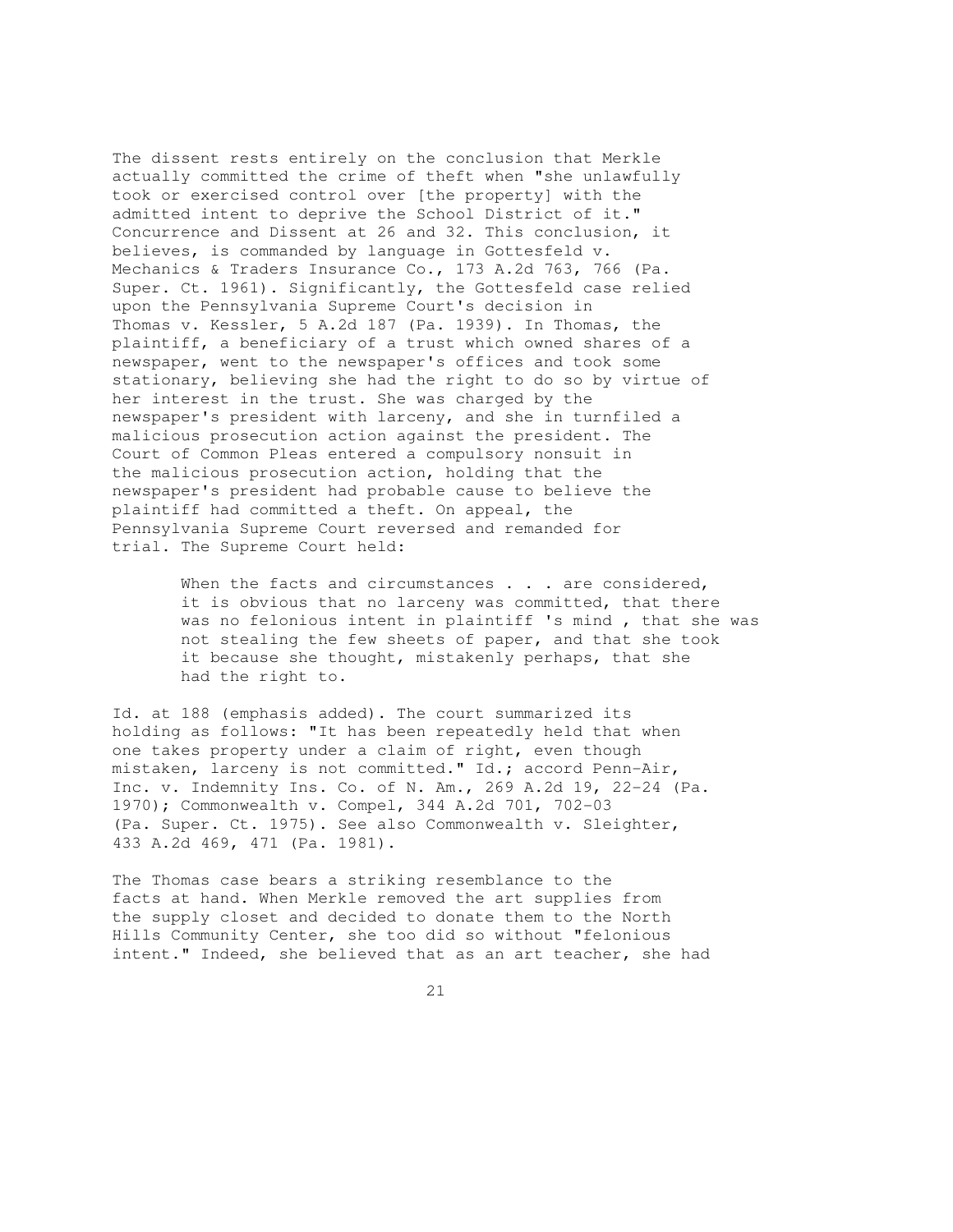discretion to discard property she believed to be useless or give it to a non-profit institution that might possibly use it. In other words, she believed she had the District's implied consent to dispose of the property under these circumstances and "that she had the right" to do what she did. The School Defendants do not dispute this perception of Merkle's mental state at the time she removed the art supplies. Thus, based on the undisputed facts, Merkle cannot be said to have committed the crime of theft by taking.

The dissent is concerned that under the majority's view, employers will be reluctant to bring criminal proceedings against an employee even when the employee is found violating the criminal law. Concurrence and Dissent at 30-32. We believe this fear is groundless. An employer incurs no risk of a suit for malicious prosecution when the employer has probable cause to believe that its employee had committed a criminal violation. Here, however, the employer never had cause to find a criminal violation, because it knew that Merkle acted without criminal intent. The dissent assumes that Merkle committed a criminal violation, an assumption that is negated by the facts, the circumstances, and the law.

Finally, Merkle claims that as to the School District and Dr. Brown, their actions willfully and recklessly caused injury to her "good name, reputation, honor and integrity," in which she had a liberty interest under the Fourteenth Amendment. Specifically, she points to (1) Dr. Brown's report to the Chief of Police that Merkle had been caught loading District property into her car without authorization, and noting his concern that this had been going on for some time, and (2) the District's statement to the local newspaper regarding the Merkle prosecution claimed that the art supplies were valuable and usable to the District, and described the District as "the party offended against," but omitted mention of Merkle's explanation that she believed the supplies were useless and unnecessary to the curriculum, and that she intended to donate them to the North Hills Community Center. (Appellant's Br. at 33-34).

This court has warned against "equat[ing] a state defamation claim with a cause of action under section 1983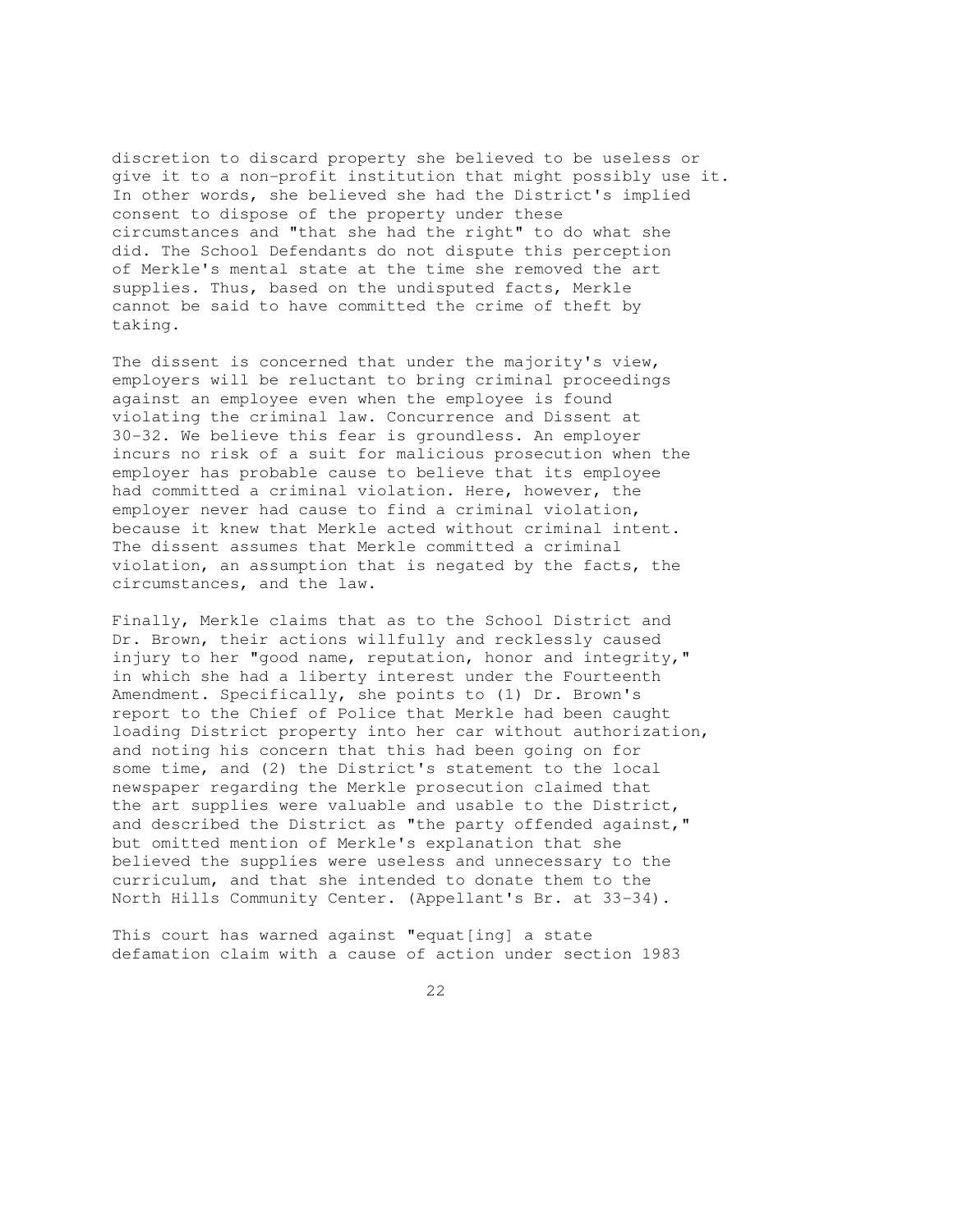predicated on the Fourteenth Amendment." See Kelly v. Borough of Sayreville, 107 F.3d 1073, 1078 (3d Cir. 1997). Thus, the Fourteenth Amendment does not protect injury to reputation alone, Paul v. Davis, 424 U.S. 693, 701-10 (1976); Clark v. Township of Falls, 890 F.2d 611, 619 (3d Cir. 1989). However, Merkle may show that her Fourteenth Amendment rights were violated if the harm to her reputation occurred while she was being deprived of another constitutional right. See Ersek v. Township of Springfield, 102 F.3d 79, 83 n.5 (3d Cir. 1996); Robb v. City of Philadelphia, 733 F.2d 286, 294 (3d Cir. 1984).

The district court held that, because it had dismissed all of Merkle's other constitutional claims, she could not show that any false statements by the District were made in the course of another constitutional violation. However, because we believe that there is a question of fact for a jury as to whether Brown was motivated by Merkle's exercise of her First Amendment right of speech to initiate a baseless prosecution, she may be able to adduce evidence of an injury to her reputation while in the exercise of a constitutional right. The truth or falsity of several of the allegedly defamatory statements identified by Merkle are disputed issues of fact and these too are questions for a jury. See Ersek, 102 F.3d at 84 & n.7. In light of our determination that it was error for the district court to grant the motion of the District and Dr. Brown for summary judgment on the First Amendment claim, the disposition of Merkle's claim of injury to her reputation will also be reversed and remanded.

The district court alternatively held that Superintendent Brown was entitled to qualified immunity for his action. Government officials performing discretionary functions . . . are shielded from liability for civil damages insofar as their conduct does not violate clearly established constitutional rights of which a reasonable person would have known." Harlow v. Fitzgerald, 457 U.S. 800, 818 (1992). A defendant is entitled to qualified immunity if reasonable officials in the defendant's position at the relevant time "could have believed, in light of clearly established law, that their conduct comported with established legal standards." Stoneking v. Bradford Area Sch. Dist., 882 F.2d 720, 726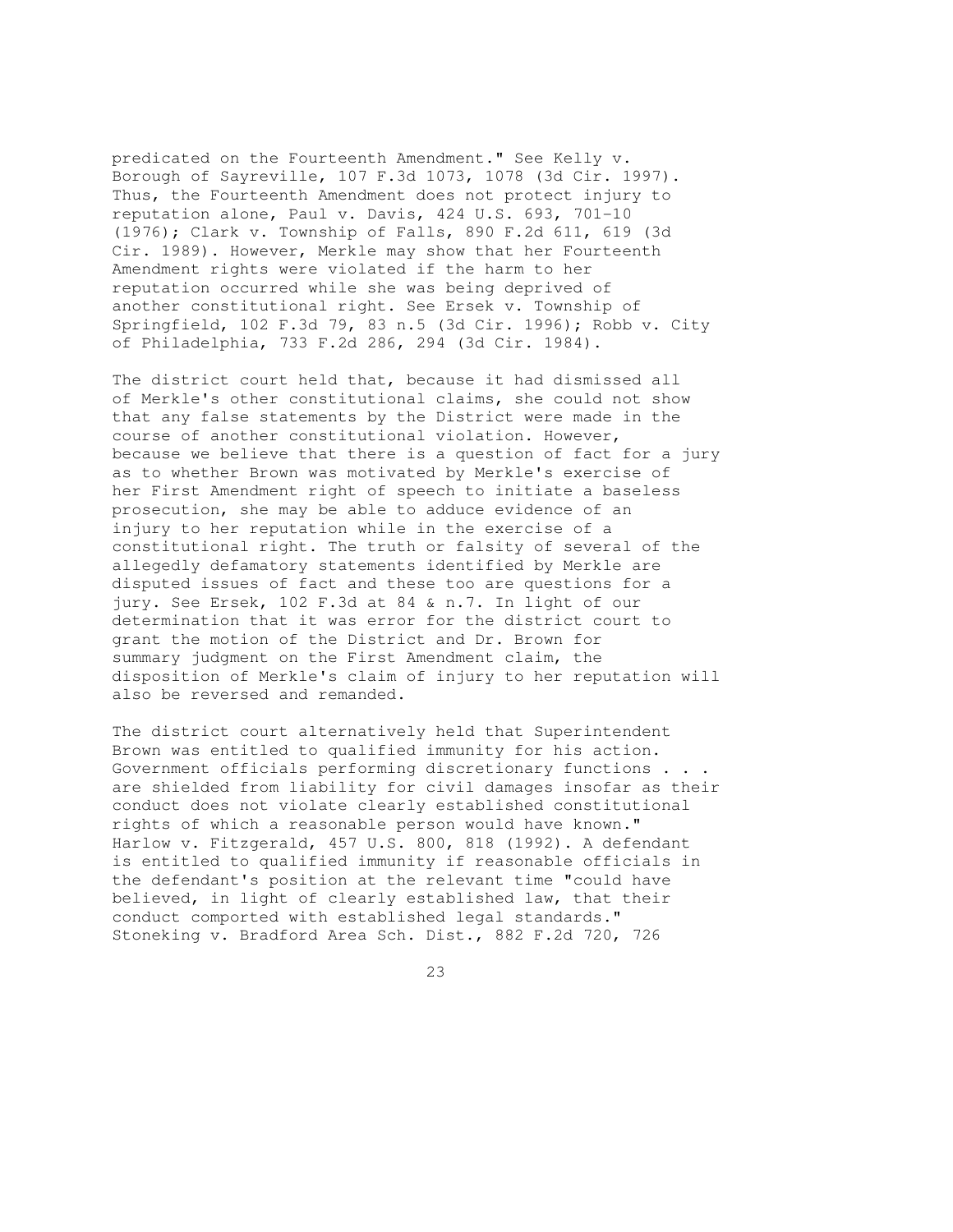(3d Cir. 1989), cert. denied, 493 U.S. 1044 (1990). The parties do not dispute that the relevant law was clearly established at the time of Brown's actions. Thomas, who first reported the removal of the supplies, never suggested prosecution or that Merkle's conduct amounted to theft. Similarly, Coleman, the business manager, considered it a matter merely requiring Board approval.

An objective and reasonable assessment under the circumstances disclosed at most a mistake in judgment or probable exercise of excessive authority, but not a criminal intent to steal. The Chief of Police and Detective Hahn both raised warning lights for criminal prosecution; Brown, however, was determined to arrest and to persist in the prosecution. In view of our analysis that Merkle's version of the facts supports the proposition that Brown, and through him the District, maliciously prosecuted Merkle in retaliation for her protected First Amendment activities, it follows that Brown is not entitled to qualified immunity. Viewed objectively, the act of arrest followed by the refusal to withdraw the charges was unreasonable.

III.

Conclusion

Accordingly, the order of the district court granting summary judgment to the Police Defendants and to Margaret Thomas, the school principal, will be affirmed. The order granting summary judgment to the School District and its superintendent, Dr. Clair Brown, Jr., and alternatively granting Dr. Brown qualified immunity, will be reversed and the case remanded for appropriate proceedings consistent with this opinion. Each side to bear its own costs.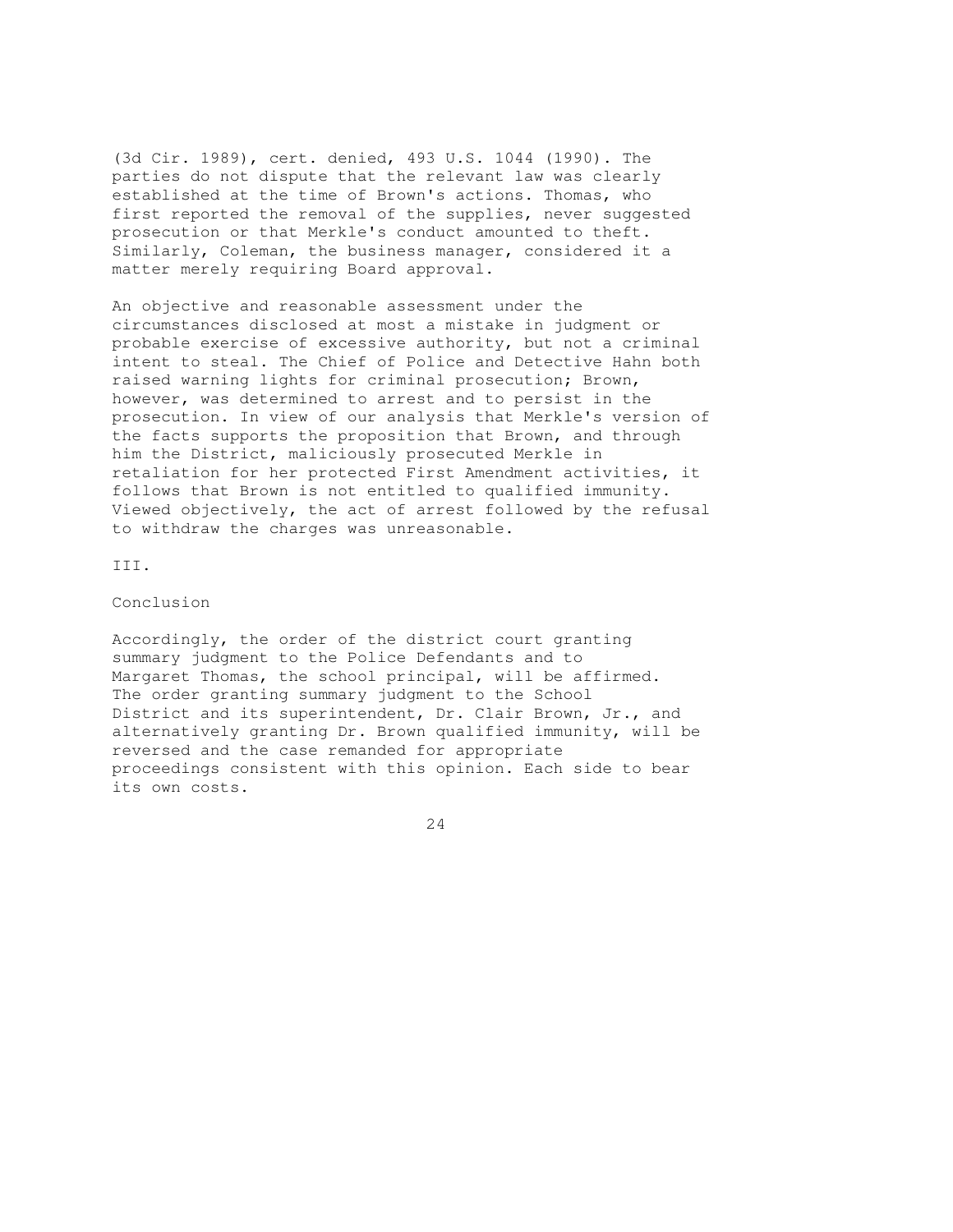GREENBERG, Circuit Judge, concurring and dissenting.

I concur in and join the majority opinion to the extent that it affirms the order of the district court granting summary judgment but to the extent that it reverses, I dissent. I think that it is perfectly plain that Merkle was the only person who did anything wrong in the matters involved in this litigation. Under 18 Pa. Cons. Stat. Ann.S 3921(a) (West 1983), "[a] person is guilty of theft if he unlawfully takes, or exercises unlawful control over, movable property of another with intent to deprive him thereof." It is clear that Merkle, without any authority, took 144 unopened boxes of Crayola Crayons belonging to the School District and was loading them in her car when Thomas interrupted her. Indeed, even on this appeal Merkle acknowledges that "Prior to this incident, [she] was unaware of any official procedure applicable" to the disposal of property. Br. at 5- 6. Thus, surely she should not have taken the property, as she could not take her lack of knowledge of a procedure on how to dispose of property to mean that she had a license to determine what property was unneeded and to whom the district should donate it.

In this regard, I emphasize the following. In Merkle's brief she never contends that she asked the School Defendants for permission to donate the crayons to the North Hills Community Center before she removed them. Rather, she only contends that no other teacher at the Sandy Run Middle School expressed interest in the crayons. See br. at 5. Thus, she could not have known whether other schools in the district could have made use of the crayons, perhaps in a lower grade level than the levels in the middle school where she taught. Moreover, when Merkle removed the crayons she could not know whether the School District, if it determined to dispose of them, would have considered the community center as the appropriate donee. Rather, for all she knew, the School District would have preferred to give away its property to a different recipient.

It is true, of course, that when Thomas interrupted Merkle when she was taking the property she returned it to the school, and the majority makes much of this conduct. But I really do not understand why it does so. After all, what else could Merkle have done? What the majority does

<u>25</u>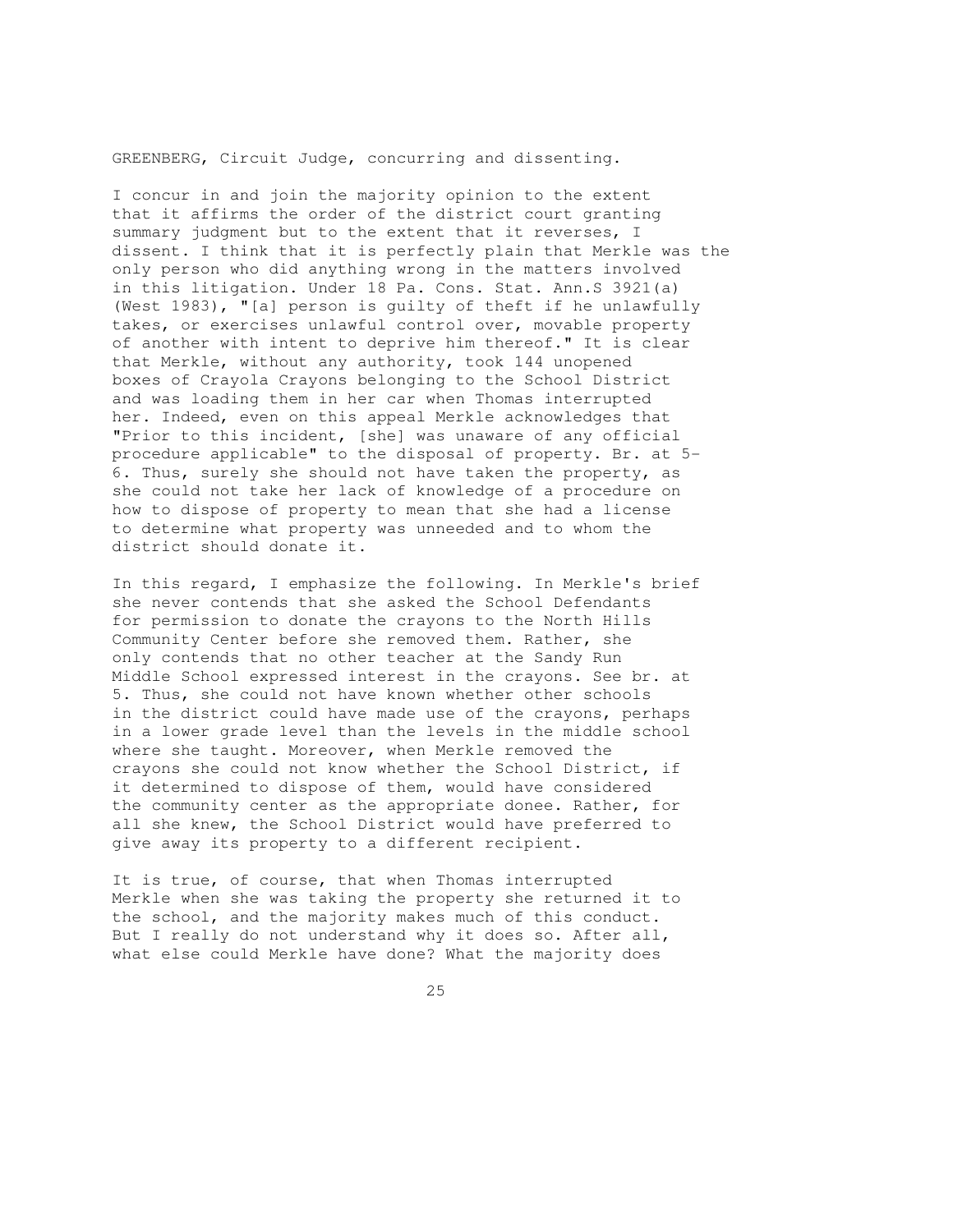not consider is that except for the fortuitous circumstance that Thomas observed her taking the crayons, the School Defendants never might have been aware that she took them. Of course, Merkle already had completed the offense before she returned the property as she unlawfully took or exercised control over it with the admitted intent to deprive the School District of it. In the circumstances, there is not even a scintilla of doubt but that the School Defendants had probable cause as a matter of law to believe that Merkle committed a crime when she removed the crayons which Merkle could not erase with her after-the-fact conduct and explanations. See Gottesfeld v. Mechanics and Traders Ins. Co., 173 A.2d 763, 766 (Pa. Super. Ct. 1961) ("Larceny, by definition, is taking or carrying away the property of another with intent to convert it to the use of someone other than the owner without his consent.").

The majority cites Thomas v. Kessler, 5 A.2d 187, 188 (Pa. 1939), for the principle that "[i]t has been repeatedly held that when one takes property under a claim of right, even though mistaken, larceny is not committed." That principle, however, is not applicable here as Merkle, unlike the plaintiff in Thomas, never has made"a claim of right" to the property involved. Quite to the contrary she always has acknowledged that the School District was the owner of the crayons. She only has claimed that she had the power to give away the property. Thus, the facts here, rather than bearing "a striking resemblance" to those in Thomas, as the majority suggests, maj. op. at 21, plainly are distinguishable from those in that case. The same is true of the other cases the majority cites as they, too, were concerned with the meaning of "claim of right." Therefore none of the cases the majority cites can detract from the circumstance that the School Defendants had probable cause to believe that Merkle was guilty of a theft.

I recognize, of course, that the Court of Common Pleas of Montgomery County on Merkle's habeas corpus petition found the facts failed to show by the preponderance of the evidence that Merkle engaged in criminal activity, and suggested that if she was at fault that the matter be handled administratively. Nevertheless that finding and suggestion cannot change the circumstance that the School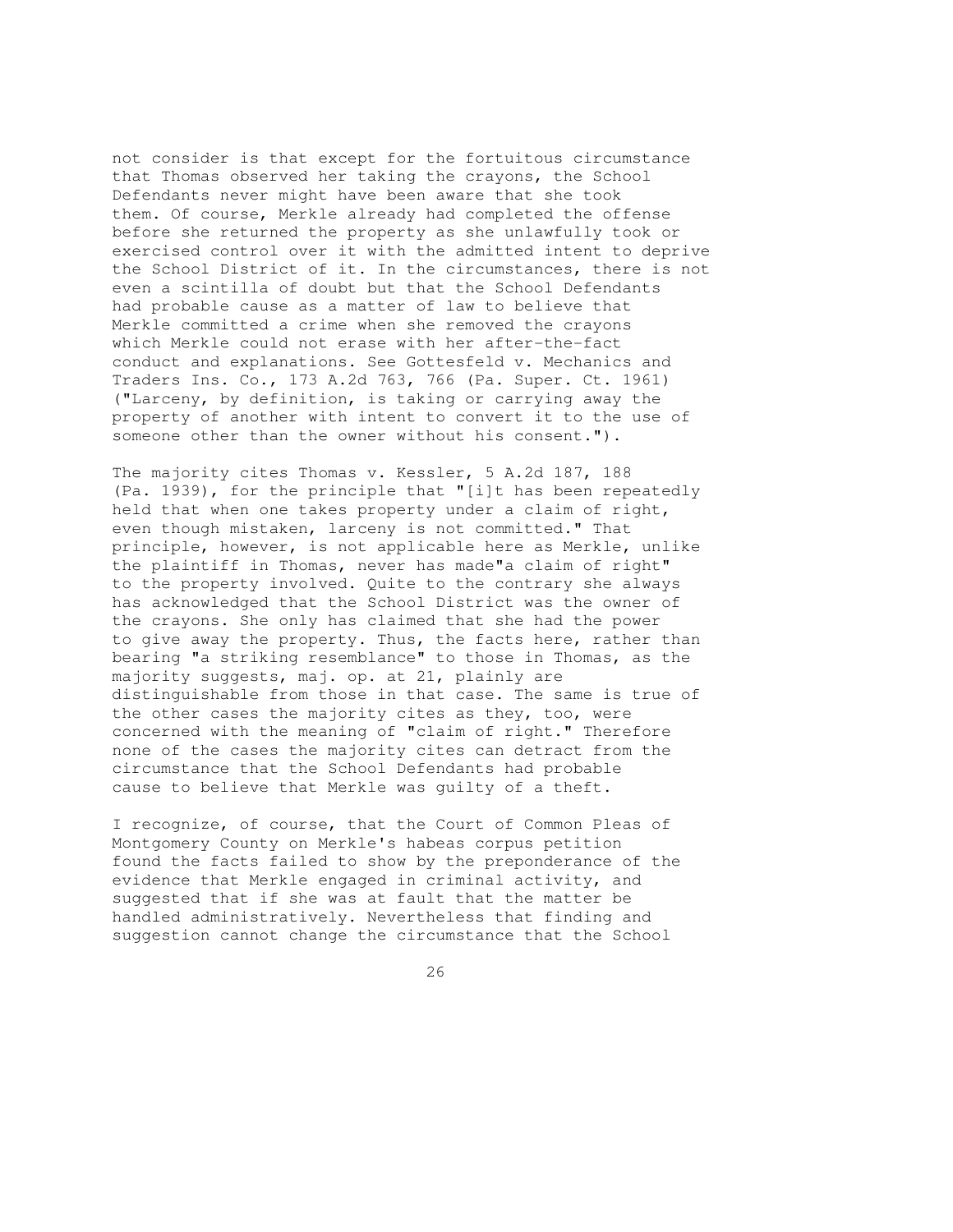Defendants had probable cause to believe that she committed a theft. Similarly, the view of the majority that the matter should have been handled administratively does not change the fact that the School Defendants had probable cause to believe a crime had been committed.1

Where, then, are we? Merkle contends that the district court "incorrectly determined the issue of probable cause, since the facts in dispute created an issue solely reserved for jury resolution." Br. at 10. Obviously, the majority agrees. But there is no issue of fact for whatever Merkle's state of mind, the School Board had probable cause to believe that she had committed an offense. I emphasize in this regard that Merkle was donating unopened boxes of crayons to the community center, items which surely had some value for Merkle was not throwing them away. Thus, even without regard for the enhanced requirements under Albright v. Oliver, 510 U.S. 266, 114 S.Ct. 807 (1994), for a 42 U.S.C. S 1983 malicious prosecution action, see Gallo v. City of Philadelphia, 161 F.3d 217, 221-22 (3d Cir. 1998), the malicious prosecution aspect of this case should fail.2

1. Considering the rather minor nature of the offense here, I agree that an administrative disposition of the matter would have been appropriate. But my view no more than that of the Common Pleas Court or majority can detract from the fact that the School Defendants had probable cause to believe that Merkle had committed a criminal offense.

 $\mathcal{L}_\mathcal{L} = \{ \mathcal{L}_\mathcal{L} = \{ \mathcal{L}_\mathcal{L} = \{ \mathcal{L}_\mathcal{L} = \{ \mathcal{L}_\mathcal{L} = \{ \mathcal{L}_\mathcal{L} = \{ \mathcal{L}_\mathcal{L} = \{ \mathcal{L}_\mathcal{L} = \{ \mathcal{L}_\mathcal{L} = \{ \mathcal{L}_\mathcal{L} = \{ \mathcal{L}_\mathcal{L} = \{ \mathcal{L}_\mathcal{L} = \{ \mathcal{L}_\mathcal{L} = \{ \mathcal{L}_\mathcal{L} = \{ \mathcal{L}_\mathcal{$ 

2. Merkle correctly points out that in Gallo we indicated that in a section 1983 malicious prosecution action a plaintiff might not be required to establish all of the elements of the common law tort of malicious prosecution. See Gallo, 161 F.3d at 222 n.6; but see Hilfirty v. Shipman, 91 F.3d 573, 579 (3d Cir. 1996) ("In order to state a prima facie case for a section 1983 claim of malicious prosecution, the plaintiff must establish the elements of the common law tort as it has developed over time."). Nevertheless, inasmuch as the majority includes an analysis of whether the School Defendants had probable cause to initiate the criminal proceedings and the parties have briefed that issue, I, too, will analyze the case on that basis. In any event, I believe that ultimately the courts will hold that a person will not have committed the constitutional tort of malicious prosecution if he had probable cause to initiate the criminal proceedings leading to the civil action. On the other hand, however, depending on the facts developed, it would be possible to sustain a First Amendment retaliation case predicated on the institution of criminal proceedings even though the defendant had probable cause to initiate the proceedings.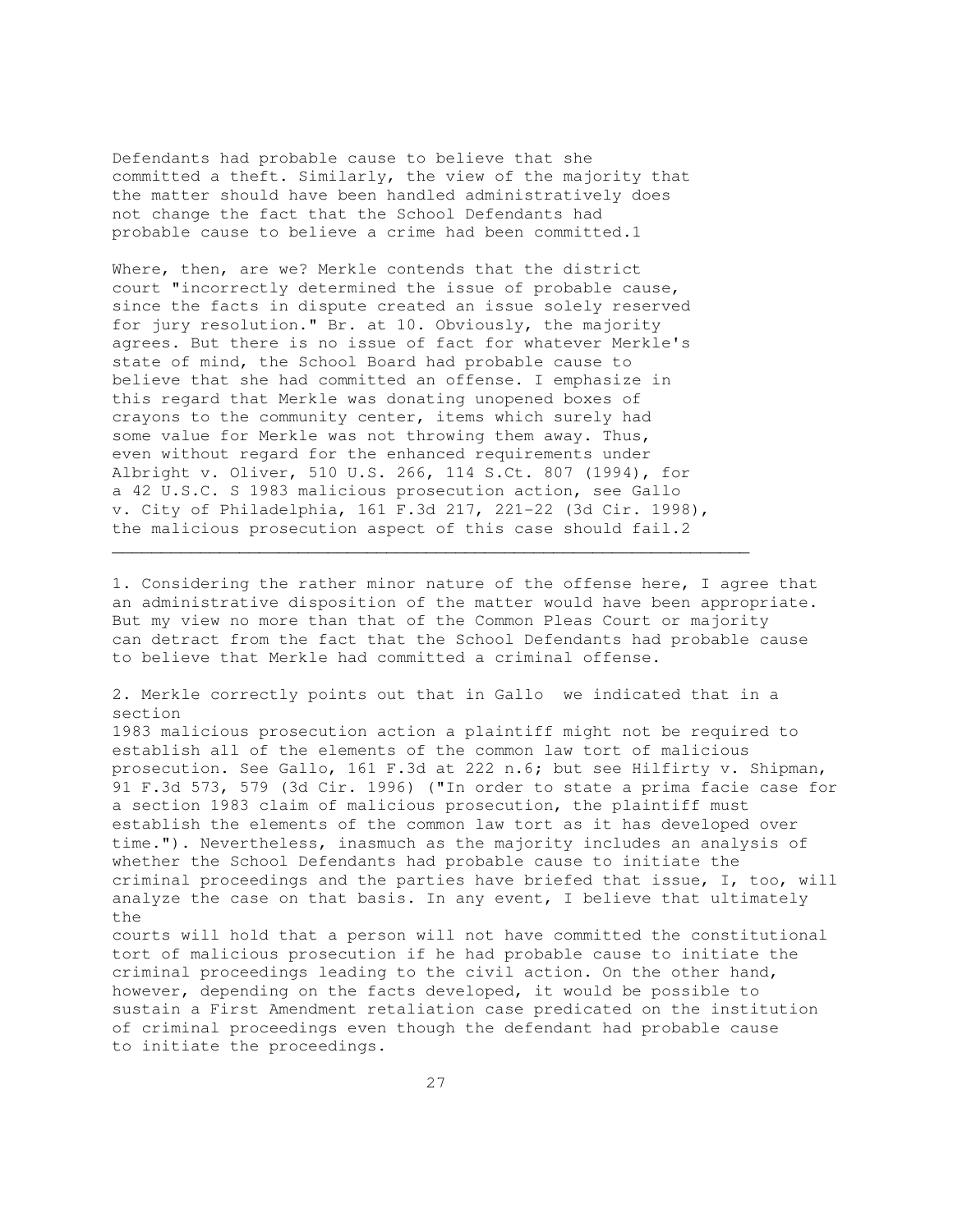Merkle also argues that the School Defendants instituted criminal and administrative proceedings against her in retaliation for her exercise of her First Amendment rights. Under Mt. Healthy City School District Board of Education v. Doyle, 429 U.S. 274, 97 S.Ct. 568 (1977), where, as here, a plaintiff accuses public actors of violating her First Amendment rights by retaliating against her by reason of First Amendment protected activity, a shifting burden of proof analysis is required. First, the plaintiff must demonstrate that she has engaged in First Amendment protected activity. Undoubtedly Merkle did so. Then the plaintiff must demonstrate that the defendants took an adverse action against her. Undoubtedly, Merkle satisfied her burden on this point as well for the School Defendants gave information to the police that resulted in her criminal prosecution and they suspended her as a teacher.

But it is not enough for a plaintiff to show merely that she engaged in First Amendment activity and that she subsequently suffered an adverse action from the public actors who might have taken exception to that activity. Rather, the plaintiff must demonstrate that her constitutionally protected conduct was a "substantial" or "motivating factor" in the defendant's conduct. Id. at 287, 97 S.Ct. at 576. Only if the plaintiff satisfies this initial burden does the defendant have the burden to demonstrate by a preponderance of the evidence that it would have taken the same action in the absence of the protected conduct. Id.3

 $\mathcal{L}_\mathcal{L}$  , and the set of the set of the set of the set of the set of the set of the set of the set of the set of the set of the set of the set of the set of the set of the set of the set of the set of the set of th

3. Our cases indicate that a public employee's claim for a protected activity, in this case free speech, should be analyzed in three steps: (1) was the activity protected; (2) was the protected activity a substantial or motivating factor in the alleged retaliatory action; (3) would the defendants have taken the same action even in the absence of the protected activity. See Fultz v. Dunn, 165 F.3d 215, 218 (3d Cir. 1998), cert. denied, 119 S.Ct. 2342 (1999); Latessa v. New Jersey Racing Comm'n, 113 F.3d 1313, 1319 (3d Cir. 1997); Watters v. City of Philadelphia, 55 F.3d 886, 892 (3d Cir. 1995). The plaintiff has the burden on the first two issues and if the third is reached the defendant has the burden on it. I have analyzed the case as including four steps as the second step includes two elements: did the defendants take an action adverse to the public employee and, if so, was the motivation for

the action to retaliate against the employee for the protected activity.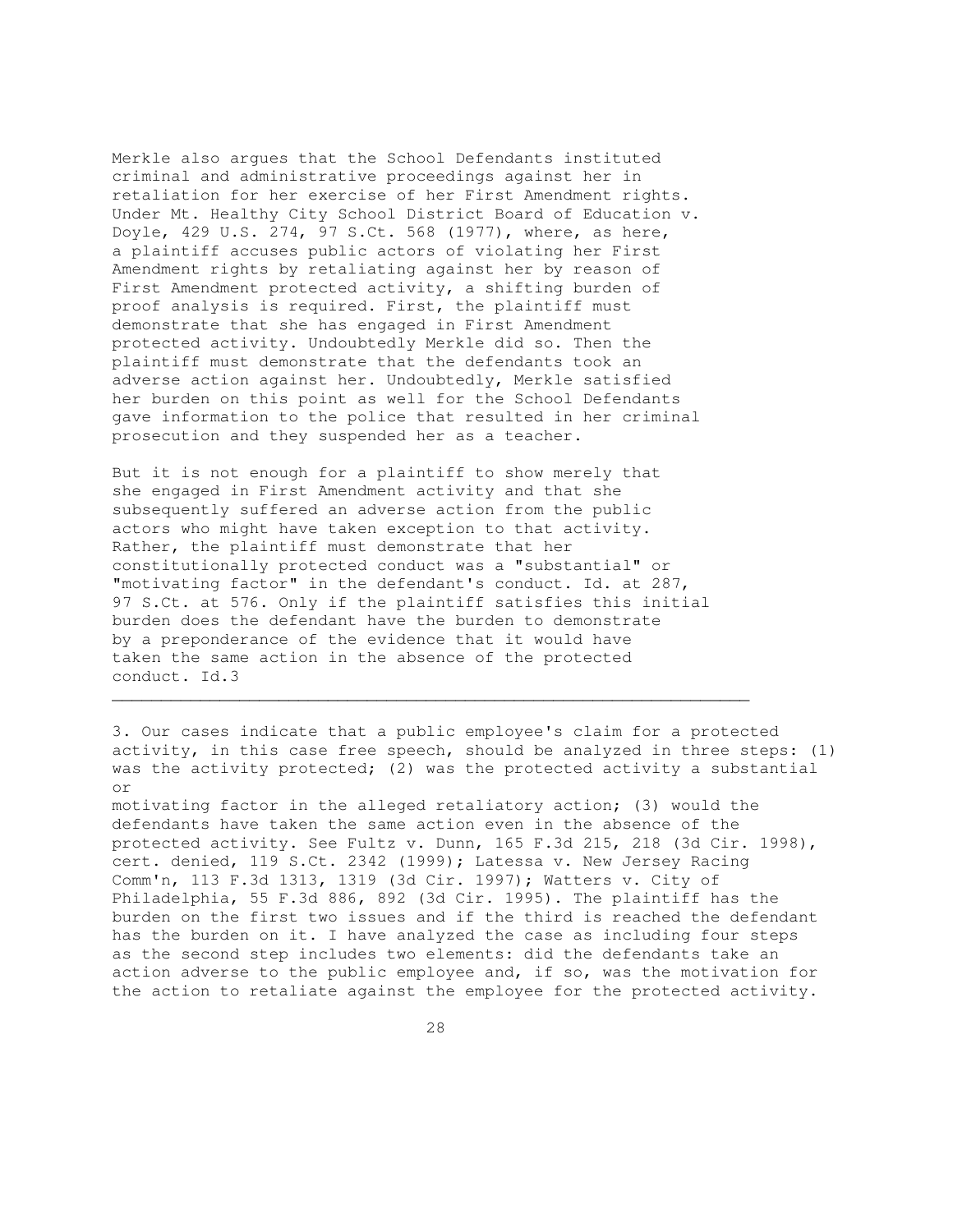In fact there is no evidence that Merkle's First Amendment activity was a substantial or motivating factor in the School Defendants' conduct in notifying the police as to what she did or in suspending her. In this regard, I first point out that it is significant that Merkle and not the School Defendants set the events in motion which led to the criminal charges and the suspension. Thus, it was Merkle who made the determination to take the crayons. And it was Merkle who decided when the crayons would be taken and to whom she would give them.

Moreover, there is no direct evidence that Merkle's protected activity prior to the crayon incident was a substantial or motivating factor in the School Defendants' actions leading to her prosecution or suspension. Accordingly, unless a court will permit an inference to be drawn that an employer's adverse action against an employee can be regarded as retaliatory merely because the employee has engaged in antagonistic First Amendment activity, we must affirm. But by drawing such an inference, we effectively will eliminate the plaintiff 's burden under Mt. Healthy v. Doyle to demonstrate that the constitutionally protected activity was a "substantial" or"motivating factor" in the defendants' adverse action. Instead, when an employee engages in First Amendment activity and suffers an adverse employment action, we immediately will shift to the defendants the burden to demonstrate that they would have taken adverse action notwithstanding the employee's having engaged in First Amendment activity.

I recognize that Merkle sets forth several reasons why she thinks that she can demonstrate that the School Defendants initiated the criminal proceedings in retaliation for her free speech activities, but she merely demonstrates that they may have had animosity toward her in part for reasons unrelated to her First Amendment activity in issue here. Br. at 30-31.4 In a sense, then, her argument is

 $\mathcal{L}_\mathcal{L}$  , and the set of the set of the set of the set of the set of the set of the set of the set of the set of the set of the set of the set of the set of the set of the set of the set of the set of the set of th

4. In her brief Merkle indicates that "[a] jury could give credence to the fact that [she] was subject to disparate treatment throughout the school year -- subsequent to her speech at the board meeting and continued advocacy before the principal." Br. at 31. In support of this contention she cites her deposition. See app. at 139-40. There she testified to matters completely discrete from the First Amendment activity implicated here such as that she was "written up" because of time she spent talking with a new student, she left work early, and she did not like an "absurd schedule" that the school assigned her.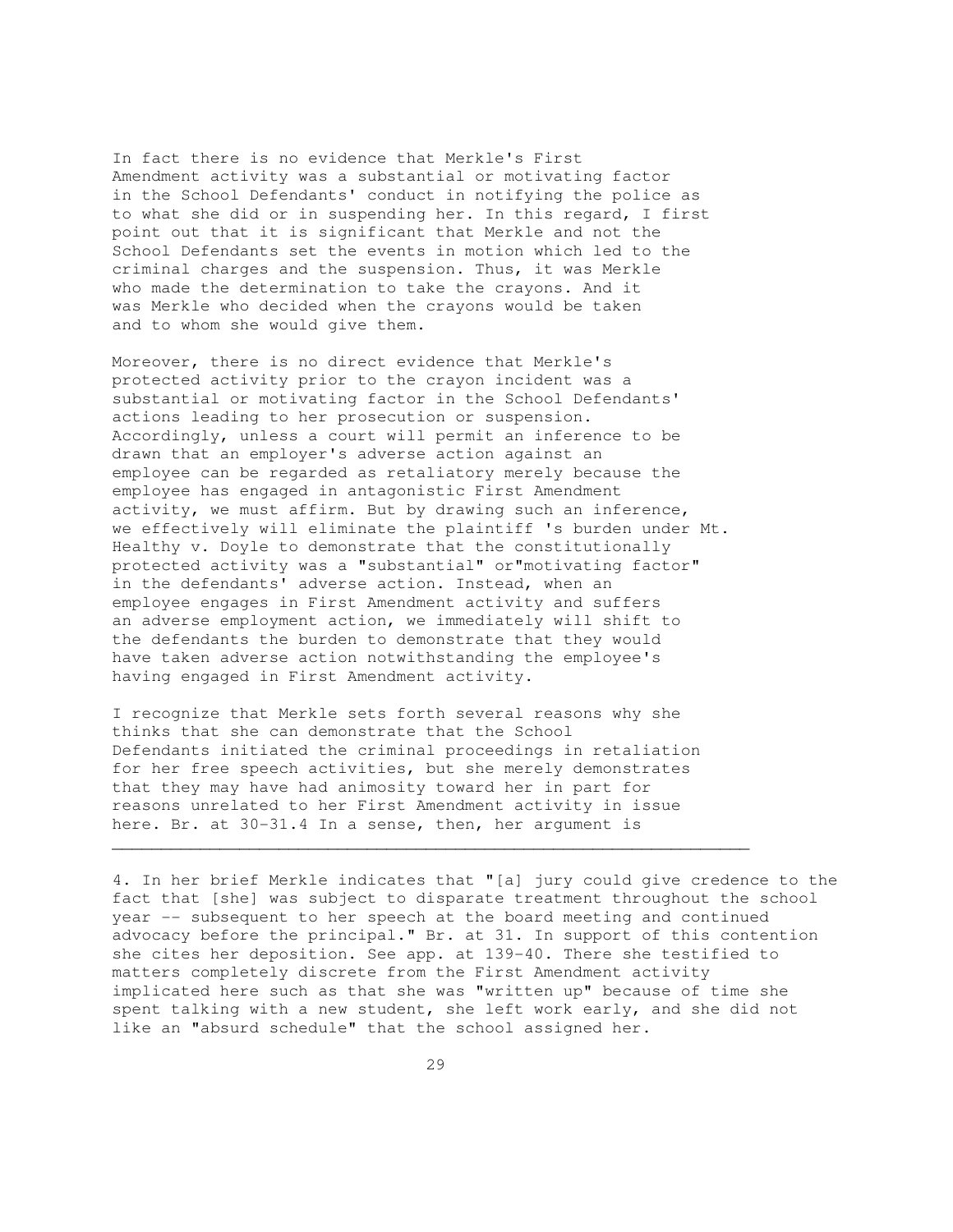counterproductive. It is critical in considering this point to recognize that a section 1983 retaliation case hinges on the plaintiff demonstrating that her First Amendment activity motivated the employer's adverse action. Thus, for example, if an employer's motive in instituting criminal proceedings against a teacher was that it thought that she was a poor teacher it would not be liable to her in a section 1983 retaliation case.5

The closest that Merkle comes to demonstrating that she was prosecuted by reason of engaging in First Amendment activities is her charge "that participating teacher Nancy Markowich (who initially suggested the crayon donation) was not disciplined nor made subject to criminal prosecution -- bolstering the claim of an improper motivation." Br. at 31. But her argument here clearly fails as Markowich was not involved in the actual removal of the property and indeed was not even at the school when Merkle removed it. Thus, Merkle cannot establish the nexus between the school district taking action adverse to her and her First Amendment activity by demonstrating that Markowich received disparate and more favorable treatment.

I make one final point with respect to the retaliatory motivation issue. In Mt. Healthy v. Doyle, the Court said:

> The constitutional principle at stake is sufficiently vindicated if such an employee is placed in no worse a position than if he had not engaged in the conduct. A borderline or marginal candidate should not have the employment question resolved against him because of constitutionally protected conduct. But that same candidate ought not to be able, by engaging in such conduct, to prevent his employer from assessing his performance record and reaching a decision not to rehire on the basis of that record, simply because the protected conduct makes the employer more certain of the correctness of its decision.

429 U.S. at 285-86, 97 S.Ct. at 575. More recently, in

5. While it might be liable on some other basis no such issue is raised here.

 $\mathcal{L}_\mathcal{L} = \{ \mathcal{L}_\mathcal{L} = \{ \mathcal{L}_\mathcal{L} = \{ \mathcal{L}_\mathcal{L} = \{ \mathcal{L}_\mathcal{L} = \{ \mathcal{L}_\mathcal{L} = \{ \mathcal{L}_\mathcal{L} = \{ \mathcal{L}_\mathcal{L} = \{ \mathcal{L}_\mathcal{L} = \{ \mathcal{L}_\mathcal{L} = \{ \mathcal{L}_\mathcal{L} = \{ \mathcal{L}_\mathcal{L} = \{ \mathcal{L}_\mathcal{L} = \{ \mathcal{L}_\mathcal{L} = \{ \mathcal{L}_\mathcal{$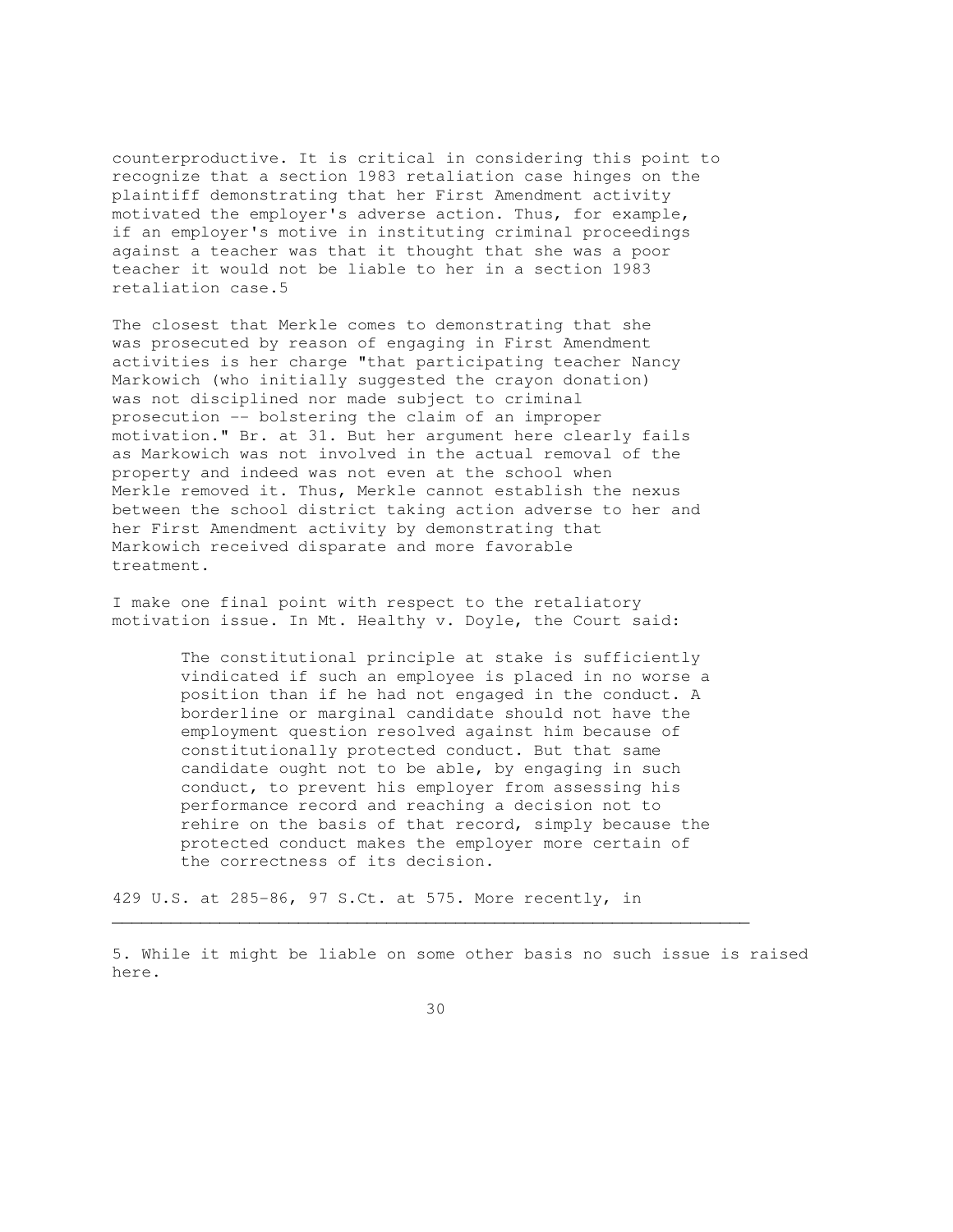recognition of the type of concern expressed in Mt. Healthy v. Doyle, we indicated as follows:

> We also make the following observation with respect to performance evaluations. While it is possible that a manager might make a poor evaluation to retaliate against an employee for making an EEOC charge, still it is important that an employer not be dissuaded from making what he believes is an appropriate evaluation by a reason of a fear that the evaluated employee will charge that the evaluation was retaliatory. In this regard, we are well aware that some employees do not recognize their deficiencies and thus erroneously may attribute negative evaluations to an employer's prejudice. Accordingly, in a case like this in which the circumstances simply cannot support an inference that the evaluations were related to the EEOC charges, a court should not hesitate to say so.

Shaner v. Synthes (USA), 204 F.3d 494, 505 (3d Cir. 2000).

The concern the Supreme Court expressed in Mt. Healthy v. Doyle and that we expressed in Shaner v. Synthes is implicated here. Why should the School Defendants have been intimidated by the fact that Merkle had engaged in First Amendment activities in their response when they discovered her illegally removing School District property? The lesson that the majority is sending to employers is clear: even when you find your employee violating the criminal law, be reluctant to bring criminal proceedings against her if she has engaged in First Amendment activity, lest you be faced with a retaliation claim. Unfortunately, the lesson to employees is equally clear: make sure that you engage in First Amendment activity in relation to your employment in a manner calculated to antagonize the supervisory personnel, because if you do so you later will be able to charge that any action the employer takes adverse to you is in retaliation for that activity. Moreover, you should engage in antagonistic First Amendment activity for the further reason that if you do so you may anticipate that your employer will tolerate misconduct on your part that it would not tolerate from employees not similarly insulated from disciplinary proceedings. Furthermore, the employer will favor you with respect to promotions and the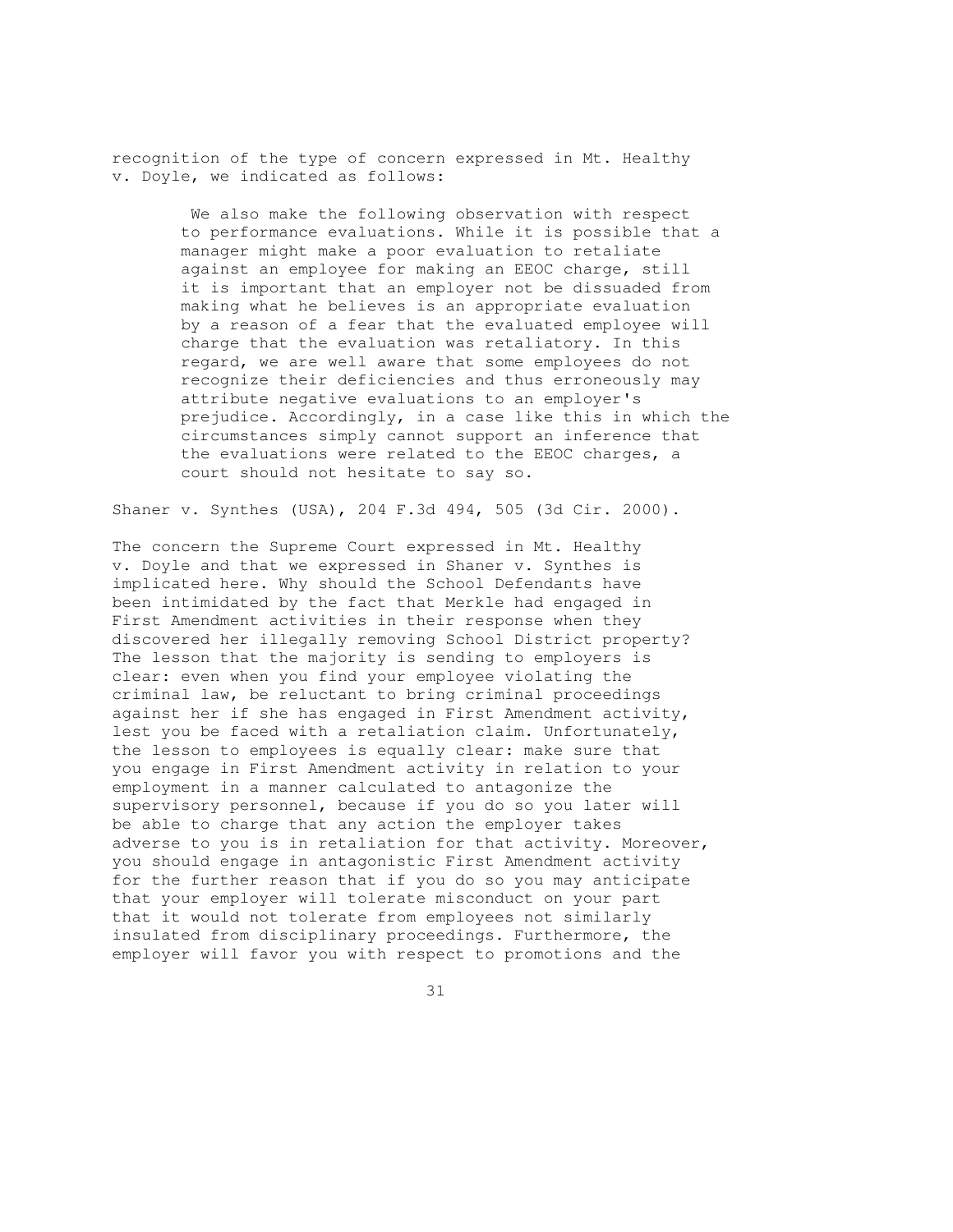emoluments of your position because if it does not do so you may bring retaliation charges against it.

The majority believes that my view that its opinion will make employers reluctant to bring criminal proceedings when an employee is found violating the law is "groundless." Maj. op. at 22. It suggests that the School Defendants "never had cause to find a criminal violation, because it knew that Merkle acted without criminal intent." Id. at 22. Thus, the majority believes that my dissent "assumes that Merkle committed a criminal violation," id., an assumption that the majority believes "is negated by the facts, the circumstances, and the law." Id .

In fact, my position is predicated on the plain circumstance that the School Defendants had probable cause to believe that Merkle committed a crime and is not dependent on whether or not she in fact committed a criminal act. There is simply no doubt but that the School Defendants had cause to believe that Merkle was exercising unlawful control over its property with an intent to deprive the School District of the property. Obviously, the mere fact that Merkle was not convicted does not mean that the School Defendants did not have probable cause to institute the criminal proceedings. After all, if the termination of the criminal proceedings in favor of the plaintiff, i.e., the defendant in the criminal proceedings, meant that the criminal proceedings necessarily had been instituted without probable cause then there would be no reason for the courts to require the plaintiff to prove the absence of probable cause in a malicious prosecution action as such proof would add nothing to the requirement that the criminal proceedings be terminated in the plaintiff 's favor. In point of fact the majority opinion will come to have the exact chilling effect on employers that I anticipate and attorneys representing employers will read the majority opinion and advise employers against bringing criminal charges even when they have probable cause to do so.

While some people may take umbrage at my suggestion as they will say that an honest and conscientious employer always will be able to justify its actions, I live in the real world and I believe that employers will take action to avoid litigation which, after all, at best is expensive and time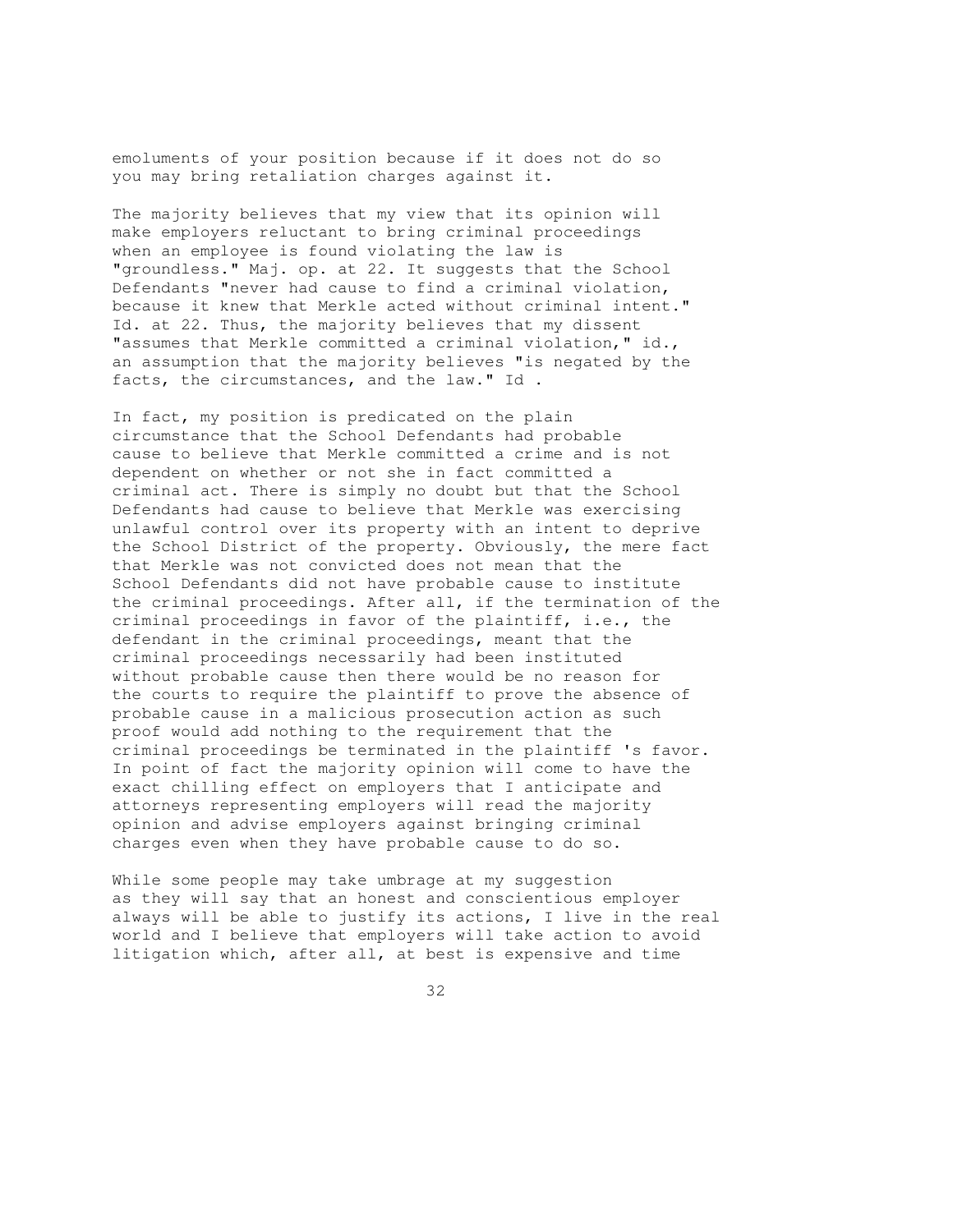consuming. In this regard I point out that even a successful defendant in a retaliation action probably will not be able to recover its legal expenses for its defense. See EEOC v. L.B. Foster Co., 123 F.3d 746 (3d Cir. 1997) (Title VII action). Moreover, litigation is risky so that even the best intentioned employer may seek to avoid a potential judgment.

I see no Fourteenth Amendment liberty interest implicated here. In her brief Merkle explains that the School "District's statement certainly could be read in such a manner that would lead a reader to believe that a theft had, in fact, occurred." Br. at 34. Her problem with this point is that the School Defendants had probable cause to believe that such was the case. Moreover, I am unaware of anything in the dignified and restrained public statement of the School District reprinted in the appendix which was not true. See app. at 37-38. In fact, the School District set forth the objective facts and then indicated that the police were called to investigate, "and as a result of the investigation, Detective Jack Hahn filed a criminal complaint charging Lou Ann Merkle with theft, receiving stolen property and criminal attempt at theft." Thus, it quite escapes me to understand how the School Defendants infringed Merkle's liberty interest. Indeed, it is a sensational irony that the majority in a First Amendment case allows an action predicated primarily on the School Defendants' truthful statements about a matter of public interest to go forward against them. Finally, Dr. Brown has qualified immunity because he did not violate any constitutional right of Merkle and surely he could have reasonably believed that inasmuch as she was engaged in a theft of school property she could be prosecuted. See In re City of Philadelphia Litig., 49 F.3d 945, 960-61 (3d Cir. 1995).

I close with the following comment. While I can understand the majority's belief that Merkle was treated harshly, the precedent that it sets will come back to haunt this court. Its conclusions with respect to probable cause and infringement of Merkle's liberty interests simply are not justified.